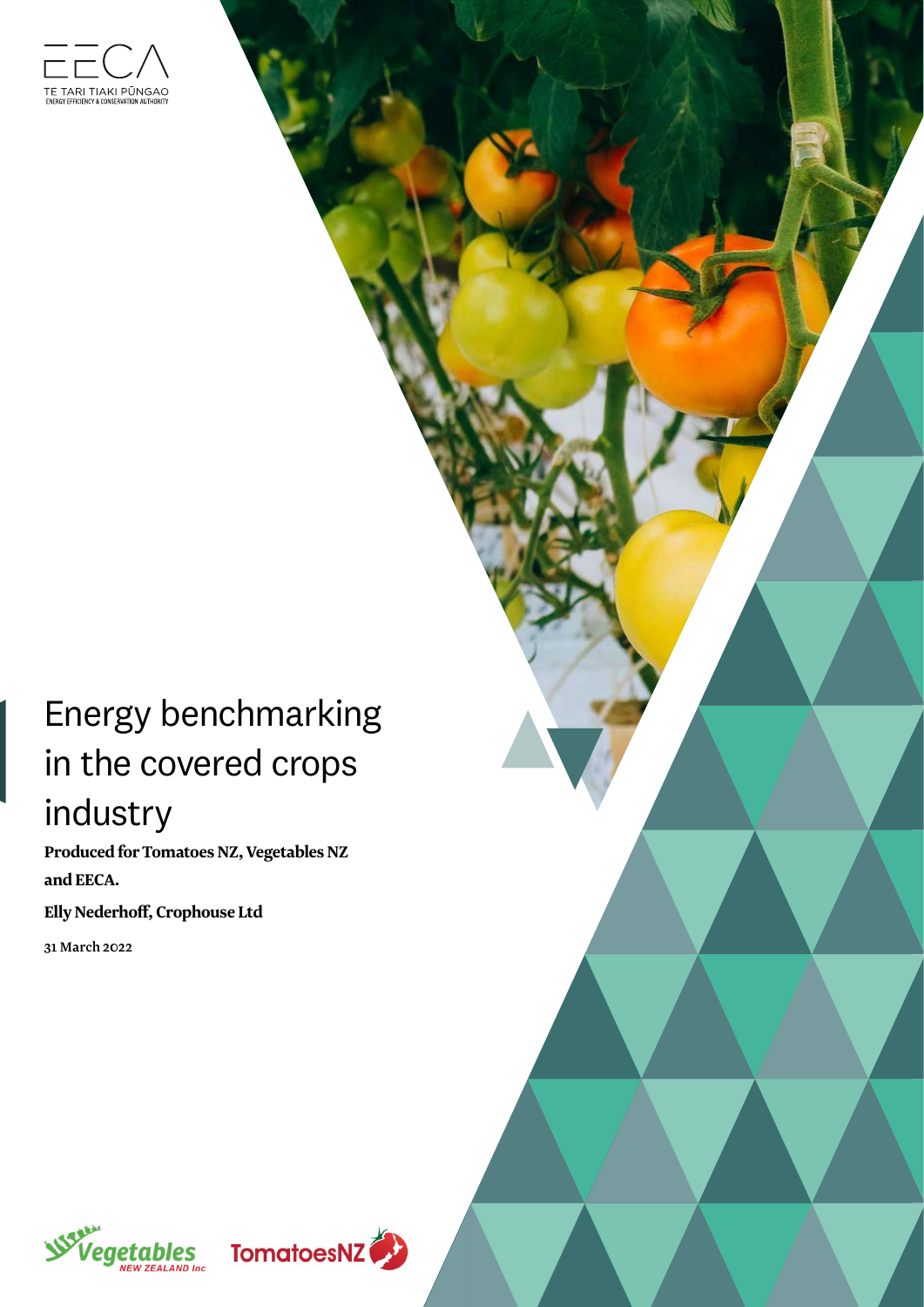#### **CONTENTS**

- [1] Intro & summary
- [2] Background
- [3] High-level review how energy intensity has changed in the Netherlands
- [4] Energy intensity per  $m^2$  and per kg for four main crops
- [5] References / Literature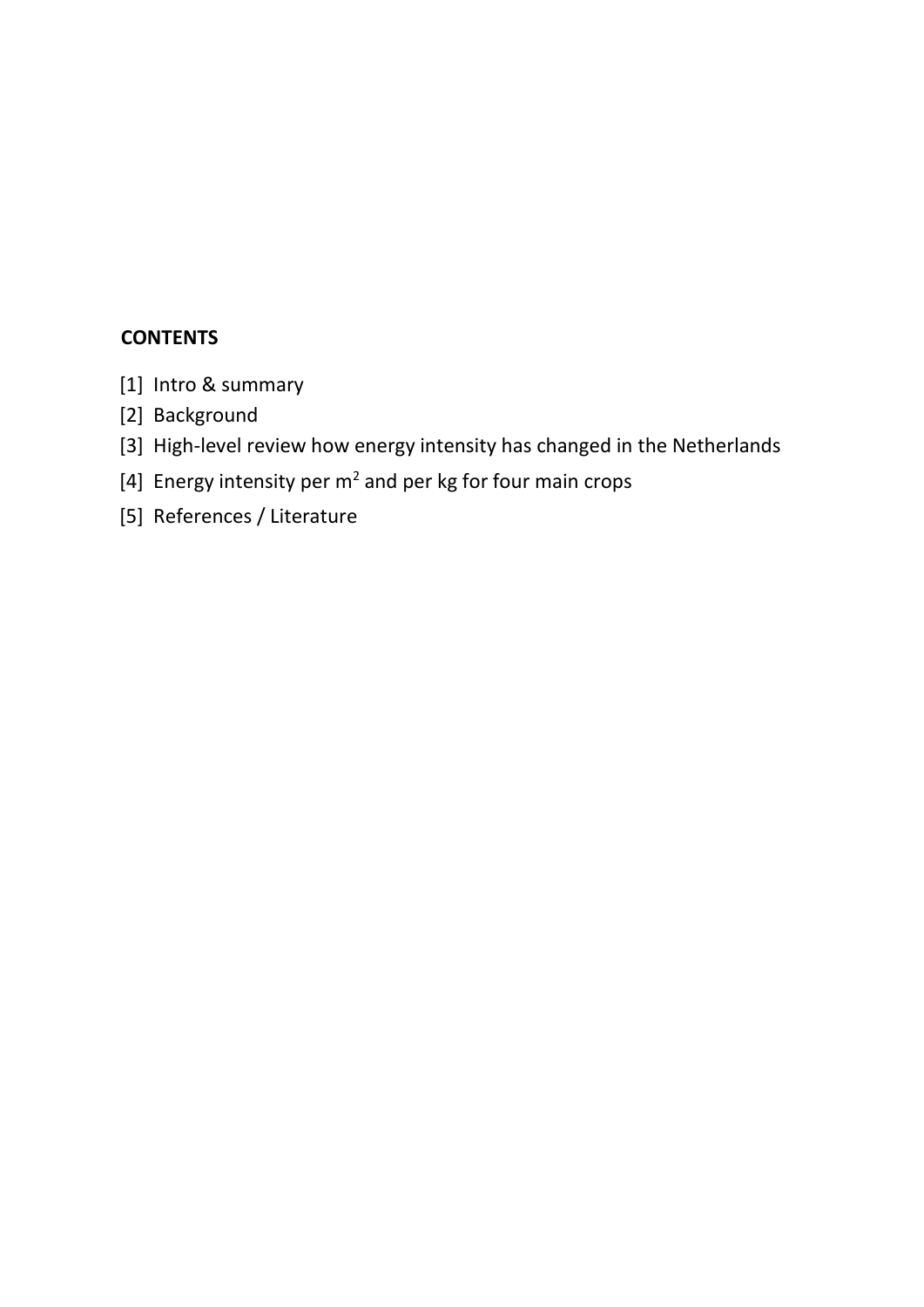# **[1] Intro & summary**

The aim of this study is:

To create a benchmark for energy use in the global covered crop industry.

- (a) Define average energy use per  $m^2$  and energy intensity per yield output over differing crop types demonstrated in the Netherlands
- (b) High-level review of how energy intensity in Netherlands covered crops has changed with improved energy efficiency

*(Helen Barnes, Tomatoes NZ)*

Two sources of information were used:

- 'Quantitative Information for the Glasshouse Industry 2019' (in Dutch) for (a).
- 'Energy monitor of the Dutch glasshouse industry 2020' (in Dutch) for (b)

#### **In summary**

Measured over the entire glasshouse industry in the Netherlands (over 10,000 hectares) the average on-farm energy use is typically **1.1 - 1.2 GigaJoule/m<sup>2</sup> /year**, **or 306-334 kWh/m<sup>2</sup> /y.**  It has been stable at this range since 2006, after gradually coming down from 1.6 GJ/m<sup>2</sup> in 1996. However, there are huge differences between cultivations. The findings are summarized here:



*Figure 1. Summary of the results: left: energy use in GJ/m<sup>2</sup> . Right: energy intensity in MJ/kg.*

Energy use m<sup>2</sup> depends strongly on the growing practices and varies from **0.2 to 2.73 GJ/m<sup>2</sup>**. By far the lowest is lettuce as that needs little heating (**0.2 GJ/m<sup>2</sup> or 55 kWh/m<sup>2</sup>** ). It is extremely high for year-round tomato cultivation with high-level lighting with High Pressure Sodium lamps (**2.73 GJ/m<sup>2</sup> or 761 kWh/m<sup>2</sup>** ).

Energy input per kg also has a wide range: **6 to 60 MJ/kg**. Lettuce is again the lowest due to low heat requirement (6.2 MJ/kg or 1.7 kWh/kg). Cucumber requires a warm climate, but has a very high yield and therefore a low energy intensity per kg (12-17 MJ/kg). All tomatoes require a warm climate, but the small types (cocktail and cherry) have a low yield. Therefore the energy per kg is high (48 MJ/kg or 13.4 kWh/kg). At the top is point capsicum, which not only needs a lot of energy but also has a low yield. Its energy intensity is **61 MJ/kg or 17 kWh/kg**.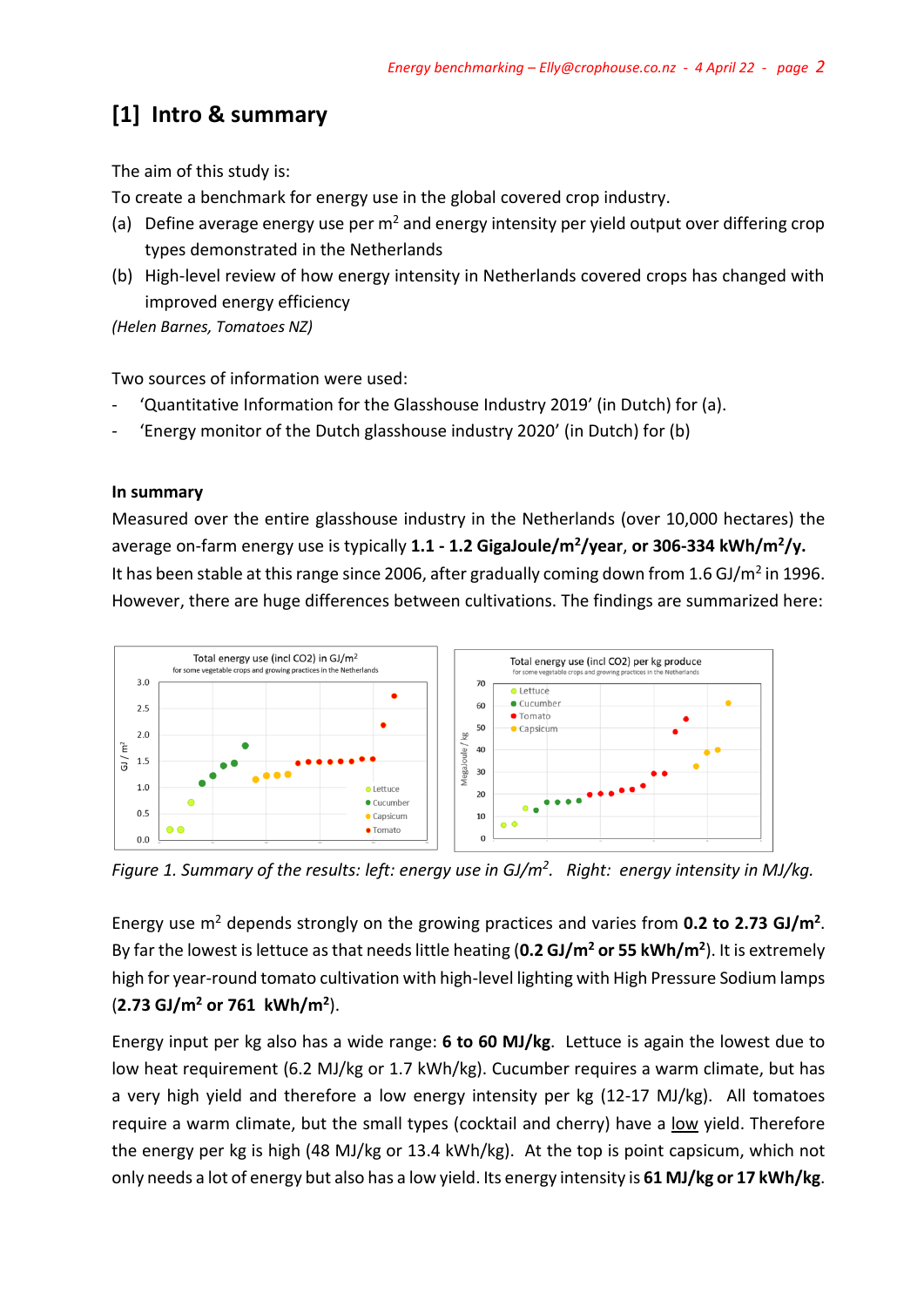## **[2] Background**

#### **The Dutch glasshouse industry**

The Dutch glasshouse industry currently covers **10,078 hectares**, and includes a wide range of crops (vegetables, flowers, pot plants, nursery). A large percentage of the hectares are advanced to very advanced glasshouses. Typically, the industry is made up of several huge state-of-the-art glasshouse complexes, plus numerous medium-size semi-advanced to advanced glasshouses, and many small older glasshouses. There is continuous rebuild going on.

Total energy use on **10,078 ha** was **110 PetaJoule,** and **CO2 emission was 6.1 Megaton** in 2020.

The average on-farm energy use was **1.1 GJ/m<sup>2</sup> /y** and average **CO2 emission was 45.7 kg/m<sup>2</sup> /y.** Intensive programmes and policies are in place to stimulate a reduction in energy use and transition to sustainable / renewable energy sources. The programmes have been successful at times but are not achieving the current targets. (Source: Energiemonitor 2020).

The predominant energy source in the Netherlands was\* natural gas, mined in the Netherlands. The Dutch government declared in 2019 that gas mining and gas usage would be phased out by 2030, but given the current uncertainty in Europe, this is being reconsidered. Other energy sources (other than natural gas) were gradually adopted from about 2010 onwards, such as geothermal energy, biofuels, and low-grade heat combined with heatpumps.

 *(\*) due to uncertainty at the moment, it is written in the past tense*

#### **Data conversion**

Original data on natural gas are often in  $m<sup>3</sup>$  and electricity data are in kiloWatthour. For comparison, we convert all data to **MegaJoule or GigaJoule**. We used the gross calorific values of Dutch (Groningen) natural gas, which is: 1  $m^3$  gas equals 35.1 MJ, or 1  $m^3$  gas equals 9.8 kWh. The other conversion is that 1 MJ equals 0.278 kWh, or 1 GJ equals 278 kWh. Vice-versa 1 kWh equals 3.6 MJ.

#### **Influence of the CHP on energy consumption**

From 2005 onwards, many medium and large-scale glasshouse complexes (e.g. over 5 ha) in the Netherlands installed a CHP (combined heat and power engine, or co-generator). It burns natural gas and produces heat, electricity and CO2. The electricity produced can be:

- a) used on-farm for lighting, initially with HPS lamps, later with LEDs, and/or
- b) used on-farm for standard greenhouse operations (roughly 10 kWh/m2/y), and/or
- c) sold to a third party or the grid ('export')

Selling electricity became a lucrative income stream for many Dutch greenhouse operators from 2005 onwards. Therefore more growers installed a CHP: in 2017, two-third of the greenhouse area was heated by a CHP.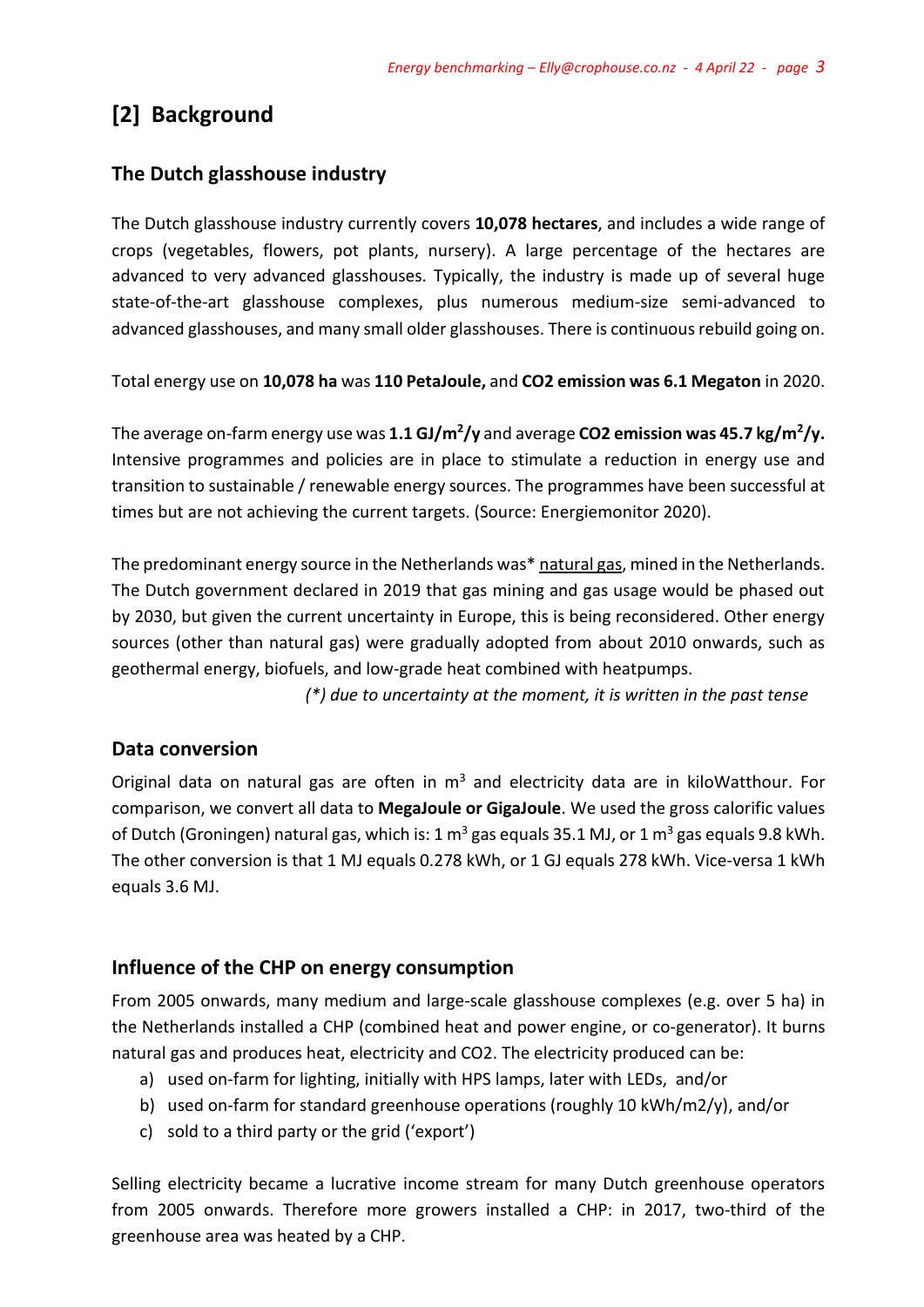Collectively these CHP's 'exported' 9 billion kWh electricity per year, which counted for 8% of the national electricity need of the Netherlands (source: 'Energiemonitor 2018'). The attractive income from selling power led to an increase in the natural gas consumption in greenhouses with a CHP. Figure 2 shows data related to CHP use, collected over the entire glasshouse industry, calculated back to GJ per  $m^2$ .



*Figure 2. Natural gas intake (red line) by CHP's in the Dutch glasshouse industry, and energy used for growing (blue line). Numbers are for the entire industry, calculated back to GJ per m<sup>2</sup> .*

The red line shows the amount of natural gas burned in the CHP, while the blue line is the amount of energy actually used for growing. The difference was electricity 'export' (sale to a third party). The 'extra' natural gas consumption for electricity production amounted to 30-40% of the energy input in the years 2010-2017. The exported electricity is deducted from the energy use for greenhouse climate control. A similar complication arises later, when heat is captured in glasshouses and exported to third parties. See page 7.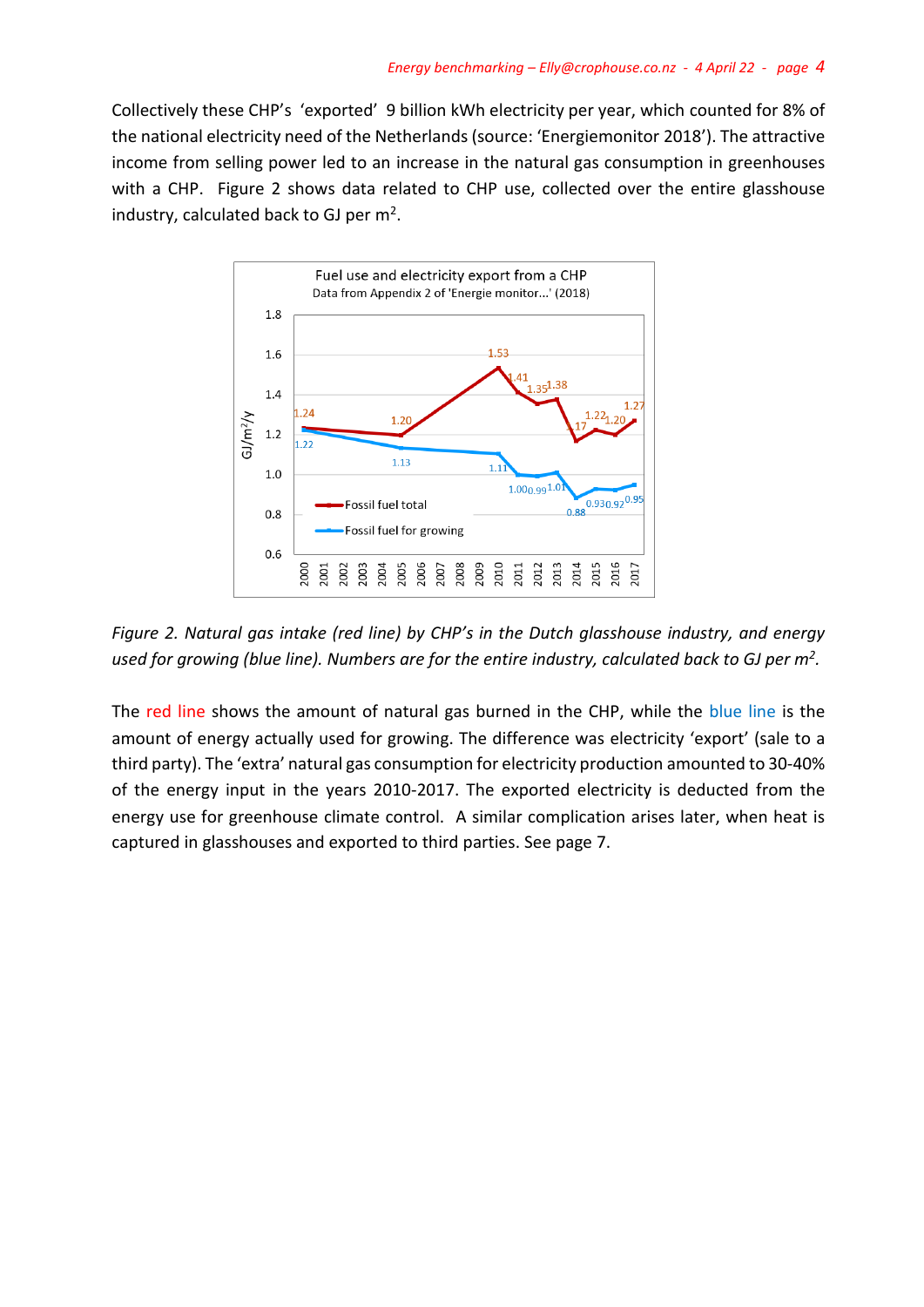### **[3] High-level review how energy intensity has changed in the Netherlands**

The average energy intensity of glasshouses in the Netherlands over the last 20 years and over the whole industry is shown in Figure 3. Over the period 2006-2020, the energy use (green line) was mostly 1.1 - 1.2 GJ/m<sup>2</sup>/y, or 306 - 334 kWh/m<sup>2</sup>/y. These figures are averages over all crops (vegetables, flowers, pot plants, nursery) and over all types of greenhouses, which is for 99% glasshouses.

**1990 – 2000** (not in the graph). The natural gas consumption was high in the early 1990's, and had a sharp peak in 1996. Average energy use was 45 m<sup>3</sup> /m<sup>2</sup> /y natural gas, or **1.6 GJ/m<sup>2</sup> /y**. Some crops were grown colder or not in the winter season and used far less energy, while other crops could use over 60 m<sup>3</sup>/m<sup>2</sup>/y. There was a steep drop in energy use in 1997, and the decline continued gradually, driven by cost saving and growing environmental awareness. Older greenhouses were steadily replaced by new modern types.



*Figure 3. Energy use in the glasshouse industry in the Netherlands (GJ/m<sup>2</sup> /y) in 2000-2020, corrected for outside temperature. Source: Energiemonitor 2020.* 

**2000 - 2006**. The trend in energy use was downwards, thanks to the implementation of energy saving technologies such as improved boiler control, flue gas condenser, insulation of boiler and heat transport pipes, improved heating network, heat storage buffer, fixed plastic screens, moveable thermal screens, wall screen, better sensors, more science, and high-tech climate control computers.

**2006 - 2010:** After a significant drop in 2006, **the use of natural gas slowly increased** due to the adoption of **natural gas fuelled CHP's**. As discussed earlier (see Figure 2), many large to medium-scale growers invested in a CHP, and then entered the electricity production market.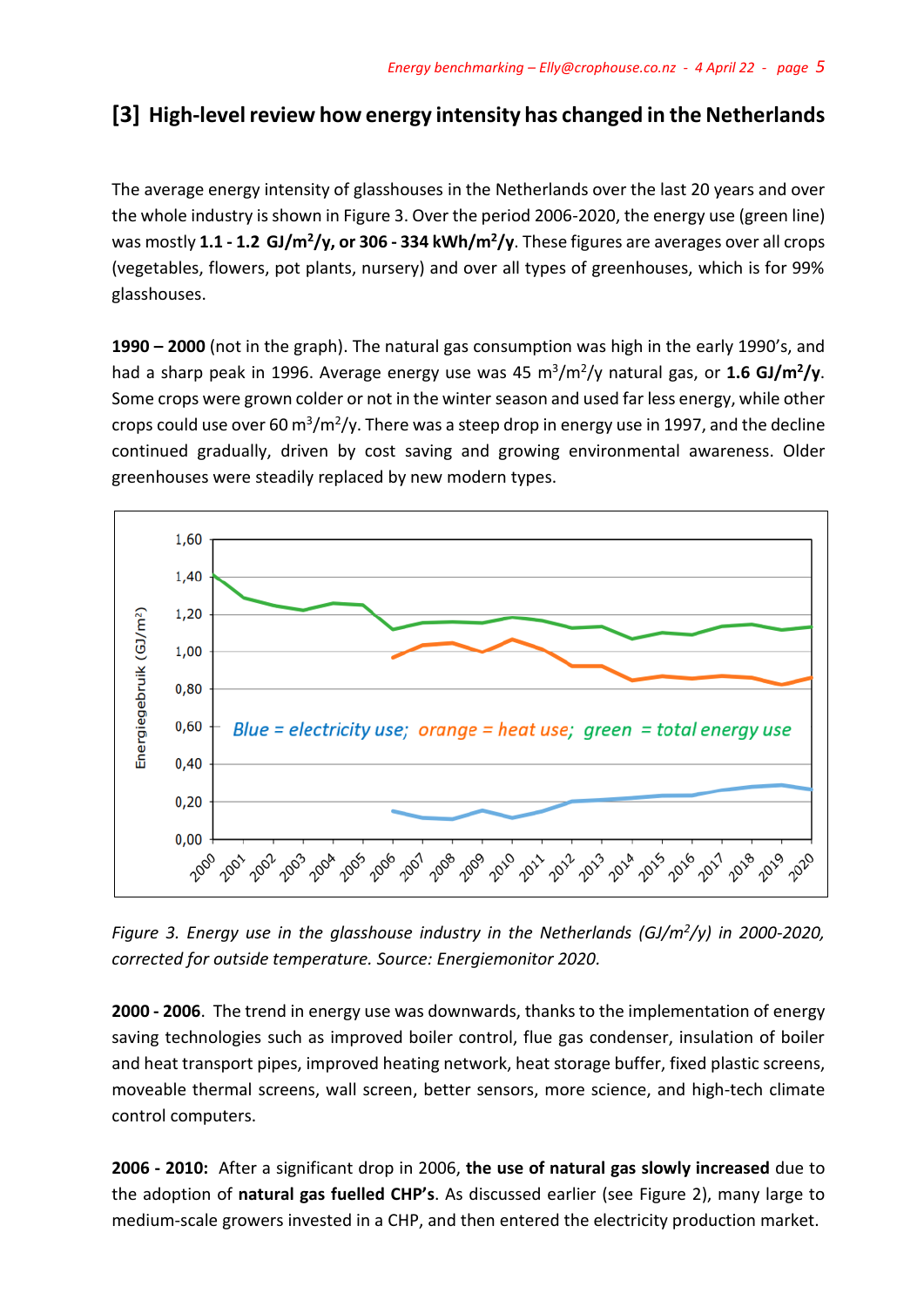**2010 - 2014: the total fossil fuel consumption declined markedly**. Also the line for 'fossil fuel for growing' in Figure 2 declined significantly. **In 2014, energy use was around 1.06 GJ/m2/y**. A wide range of newer energy saving measures was (being) adopted, e.g. improved climate control practices including 'The New Way of Growing' and 'Growing by Plant Empowerment'. Improvements included better humidity control, use of screens, even double screens, building semi-closed greenhouses, use of mechanical ventilation, use of reject or waste heat, harvesting heat from the glasshouse, 'heat and cold storage' in the aquifer, and transition to other fuels. The first projects with geothermal energy started around 2010, where geothermal energy replaced natural gas.

**2015 - 2018**: the total energy use was slightly increasing, despite further adoption of the energy-saving measures mentioned above. For instance, in 2017 there were 55 geothermal projects, covering 621 ha of glasshouses, which was 7% of the total glasshouse area.

In 2017 the average energy use was **1.15 GJ/m2/y.** The increase was partly due to growers with a CHP shifting from selling electricity to using electricity. This led to **'intensification'** of the cultivation involving increased lighting (installing lighting for the first time, and opting for a higher light intensity). Also CO2 enrichment increased as many CHP's got fitted with a flue gas purification installation. The 2017 energy use in GJ per  $m<sup>2</sup>$  was on par with energy use a decade earlier (2007-2010), which was a disappointing outcome. In various crops the energy efficiency (production per unit energy) had increased. But the current goal is reduction in CO2 emission, and thus in energy use, in absolute terms, rather than relative to the production.

**2019 - 2020**: energy consumption over the whole industry and per m<sup>2</sup> has increased (Figure 3). Also the energy efficiency deteriorated (not shown). Again a disappointing outcome.

The 2020 version of the Dutch 'Energiemonitor' is reporting increasingly in units of CO2 emission rather than energy units. See Figure 4 on the next page. Of course we can convert from kg CO2 to MJ energy (see Table below), but this requires assumption on the fuels involved.

*Table 1. CO2 emission per unit energy for some fuels. Similar tables can be used to convert data from energy to CO2 and vice-versa Source: New Zealand Energy Information Handbook, 2008.*

|                       |                    | CO <sub>2</sub> emission factor                                                                        |                                 |       |  |  |  |  |
|-----------------------|--------------------|--------------------------------------------------------------------------------------------------------|---------------------------------|-------|--|--|--|--|
| <b>Product</b>        | C content (% mass) | tCO <sub>y</sub> TJ                                                                                    | tC/TJ                           |       |  |  |  |  |
| Propane               | 82.0               | 59.6                                                                                                   |                                 | 16.3  |  |  |  |  |
| <b>Butane</b>         | 83.0               | 61.4                                                                                                   |                                 | 16.8  |  |  |  |  |
| <b>LPG</b>            | 82.4               | 60.4                                                                                                   |                                 | 16.5  |  |  |  |  |
| Fuel / Fuel type      | <b>GCV</b>         | Table 4.4: Typical values of CO <sub>2</sub> emission factors for LPG and component gases<br>C content | CO <sub>2</sub> emission factor |       |  |  |  |  |
|                       | TJ/kt              | $%$ mass                                                                                               | tCO <sub>J</sub> TJ             | tC/TJ |  |  |  |  |
|                       |                    |                                                                                                        |                                 |       |  |  |  |  |
| <b>Gasoline Fuels</b> |                    |                                                                                                        |                                 |       |  |  |  |  |
| Premium petrol        | 47.2               | 86.0                                                                                                   | 67.0                            | 18.3  |  |  |  |  |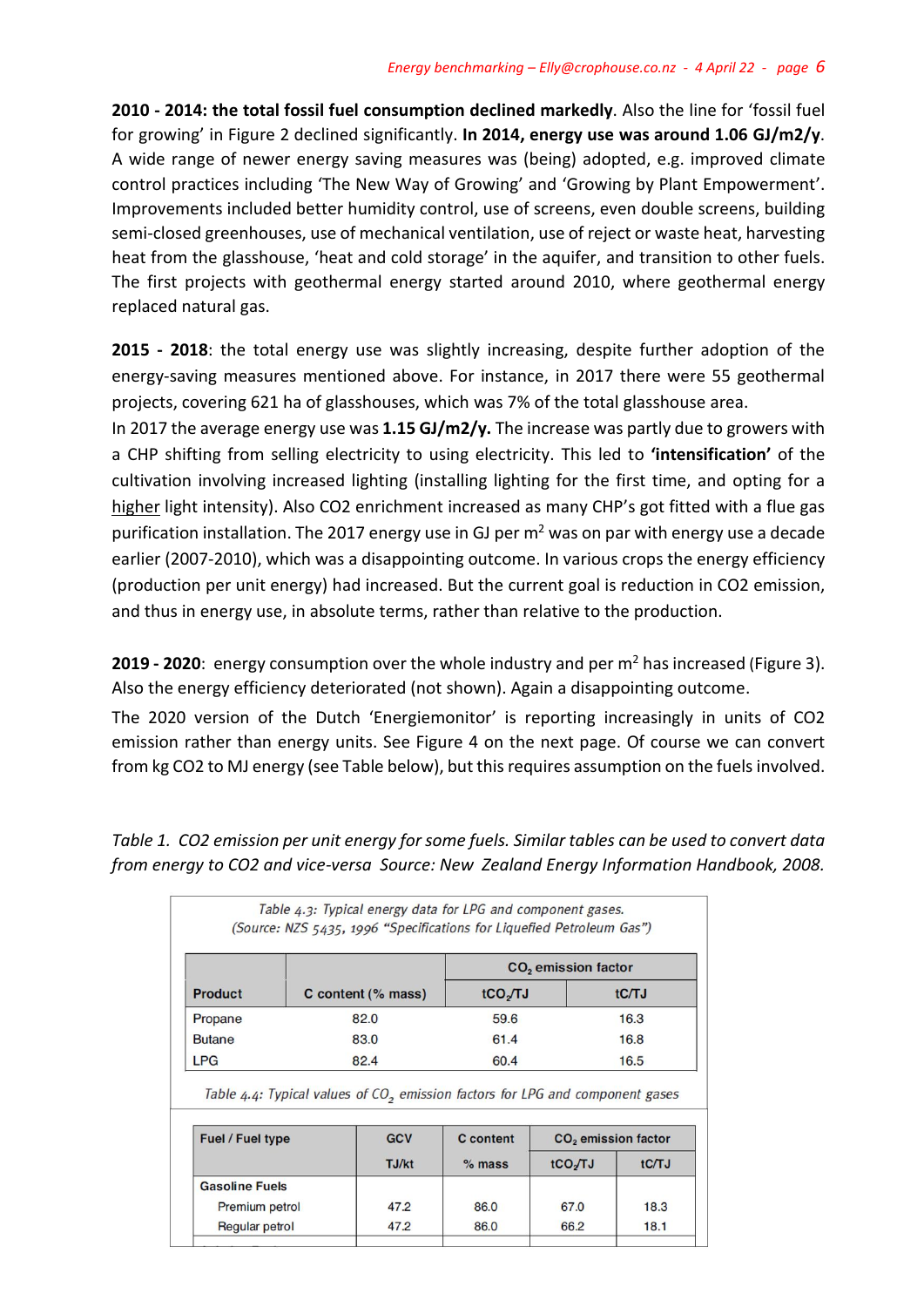So recent reporting of the Dutch glasshouse industry is more on CO2 emission than energy use. The CO2 emission has dropped a lot over 20 years, but it appears to creep up now. Moreover, the current total emission is 6.1 Mton, which is above the current target of 4.6 Mton. Also the emission on kg CO2 per  $m<sup>2</sup>$  seems to increase (green line).



*Figure 4. CO2 emission by the glasshouse industry in the Netherlands in Megaton (blue line)*  and in kg/m<sup>2</sup>/y green line) in 2000-2020. Source: Energiemonitor 2020.

The 'Energiemonitor 2020' claims that the increase in total CO2 emission in the last two years were caused by:

- increase in hectares
- increase in sale of electricity from CHP's (presumably the heat and/or CO2 are used)
- decrease in the purchase of non-sustainable heat from third parties
- increase in energy use per m<sup>2</sup>

This was counterbalanced only partly by:

- increased use of sustainable energy
- increased purchase of (sustainable) electricity

The average CO2 emission per  $m^2$  is now 45.7 kg/m<sup>2</sup>/year.

Data on energy use are becoming more complex, as electricity and heat are purchased, and also produced and sold. See Table below.

|  |  |                                                   | Table 2. Factors that are part of the equation to determine the CO2 emission of the Dutch |  |  |  |
|--|--|---------------------------------------------------|-------------------------------------------------------------------------------------------|--|--|--|
|  |  | glasshouse industry. Source: Energiemonitor 2020. |                                                                                           |  |  |  |

| Factor                           | eenheid | 2010   | 2014  | 2018  | 2019  | 2020 v |
|----------------------------------|---------|--------|-------|-------|-------|--------|
| Area                             | ha      | 10.307 | 9.488 | 8.990 | 9.688 | 10.078 |
| Sale of electricity              | TWh     | 8.2    | 5,2   | 5,4   | 5,8   | 6,1    |
| Use of sustainable energy        | P1      | 2.4    | 4.0   | 6,7   | 10.0  | 11,5   |
| Purchase electricity (non-sust.) | TWh     | 2.0    | 2,1   | 2,5   | 2.9   | 3,1    |
| Purchase heat (non-sustainable)  | P1      | 5.3    | 3.4   | 3.4   | 2,8   |        |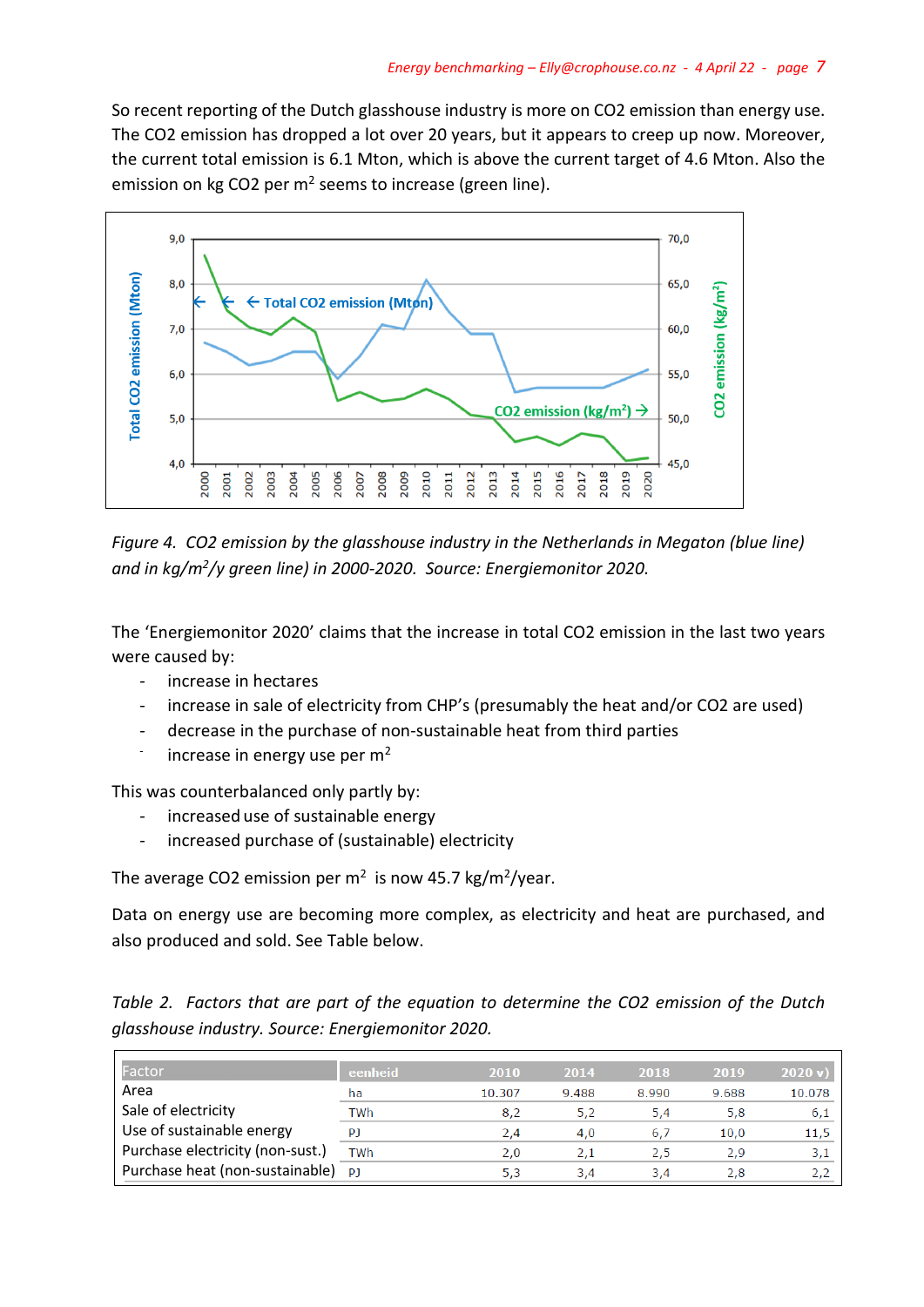

*Figure 5. Use of various energy sources as percentage of total energy use. The orange line is the summation of the three other lines.*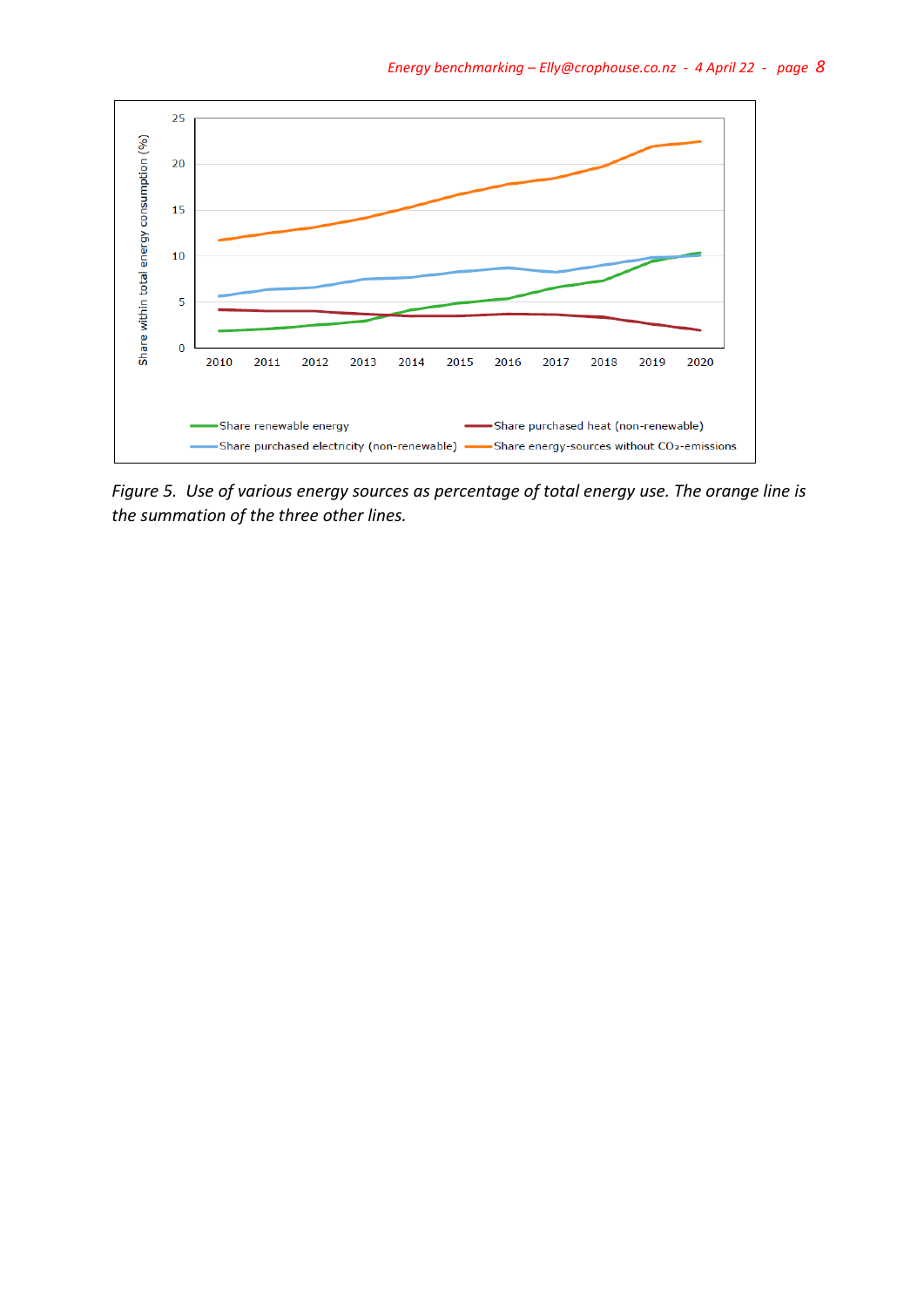### **[4] Energy intensity per m<sup>2</sup> and per kg for four main crops**

The following two tables give an overview of various crops and growing techniques. In Table 3 the crops are ranked according to energy used for growing (GJ/m<sup>2</sup>). In Table 4 the same crops are ranked according to energy per kg product (MJ/kg).

*Table 3. Energy use in Dutch greenhouses for growing four vegetable crops with some variations in crop type and growing technique, ranked by total energy use (including CO2) in GigaJoule per m<sup>2</sup> growing area. (Data: KWIN, 2019).*

|             |                                                                  | Table no   | duration<br>οf<br>greenhou<br>se use | CHP run<br>time | value<br>screen(s) | insulation production<br>(weight) | gas for<br>climate<br>control (3) | electricity<br>climate<br>control (2) | CO <sub>2</sub><br>purchased<br>(3) | total<br>energy<br>incl.<br>CO2(2) | total energy<br>incl. CO2 per kg<br>(2) |
|-------------|------------------------------------------------------------------|------------|--------------------------------------|-----------------|--------------------|-----------------------------------|-----------------------------------|---------------------------------------|-------------------------------------|------------------------------------|-----------------------------------------|
|             |                                                                  |            | weeks                                | hours/year      | %                  | kg/m <sup>2</sup>                 | GI/m <sup>2</sup>                 | GI/m <sup>2</sup>                     | GI/m <sup>2</sup>                   | GJ/m <sup>2</sup>                  | MJ/kg                                   |
| Caps        | Caps, green,<br>2 screens, 48 wks                                | G21        | 48                                   | 2735            | $40 + 35$          | 35.6                              | 1.42                              | $-0.50$                               | 0.24                                | 1.16                               | 32.48                                   |
| Caps        | Caps, red/orange<br>2 screens, 50 wks                            | $G24 - 26$ | 50                                   | 2903            | $40 + 35$          | 30.9                              | 1.51                              | $-0.52$                               | 0.24                                | 1.23                               | 39.80                                   |
| Caps        | Caps, yellow,<br>2 screens, 50 wks                               | G20        | 50                                   | 2904            | $40 + 35$          | 32.1                              | 1.52                              | $-0.52$                               | 0.24                                | 1.24                               | 38.64                                   |
| <b>Caps</b> | Caps, red pointed,<br>2 screens, 51 wks                          | G27        | 51                                   | 2987            | $40 + 35$          | 20.7                              | 1.56                              | $-0.54$                               | 0.24                                | 1.26                               | 60.92                                   |
| <b>Cuc</b>  | Cuc, high wire,<br>2 screens, 42 wks                             | G12        | $23 + 21$                            | 2449            | $40 + 20$          | 85                                | 1.37                              | $-0.45$                               | 0.16                                | 1.09                               | 12.78                                   |
| Cuc         | Cuc, just plastic film,<br>47 wks                                | G15        | 21+11+15                             | 2828            | 40+35F             | 74                                | 1.60                              | $-0.51$                               | 0.14                                | 1.23                               | 16.56                                   |
| Cuc         | Cuc, 2 screens,<br>50 wks                                        | G14        | $2 + 10 + 18$                        | 2880            | $40 + 20$          | 87                                | 1.70                              | $-0.45$                               | 0.16                                | 1.42                               | 16.38                                   |
| Cuc         | Cuc, 1 screen +<br>plastic film, 50 wks                          | G13        | 22+10+18                             | 3016            | 40+35F             | 85                                | 1.75                              | $-0.45$                               | 0.16                                | 1.46                               | 17.12                                   |
| <b>Cuc</b>  | Cuc, 2 screens,<br>47 wks, LIGHTING                              | G16        | 21+11+15                             | 4285            | $40 + 20$          | 109                               | 2.08                              | $-0.45$                               | 0.16                                | 1.80                               | 16.48                                   |
| Lett        | Lettuce, 220gram,<br>52 weeks                                    | G17        | 52                                   | <b>XX</b>       | XX                 | 31.7                              | 0.20                              | 0.00                                  | 0.00                                | 0.20                               | $6.2$                                   |
| Lett        | Lettuce, 400gram,<br>52 weeks                                    | G18        | 52                                   | XX              | XX                 | 32.8                              | 0.20                              | 0.00                                  | 0.00                                | 0.20                               | $6.0\,$                                 |
| Lett        | Lettuce, on water,<br>220g, LIGHTING (low)                       | G19        | 52                                   | XX              | XX                 | 53.2                              | 0.17                              | 0.22                                  | 0.33                                | 0.71                               | 13.4                                    |
| Tom         | Tom, truss, heavy,<br>1 screen, 50 wks,<br>buy CO <sub>2</sub>   | G35        | 50                                   | XX              | 40                 | 73.4                              | 1.21                              | 0.00                                  | 0.25                                | 1.46                               | 19.84                                   |
| Tom         | Tom, truss heavy,<br>1 screen, 50 wks<br>fluegas CO <sub>2</sub> | G36        | 50                                   | XX              | 40                 | 73.4                              | 1.48                              | 0.00                                  | 0.00                                | 1.48                               | 20.19                                   |
| Tom         | Tom, cherry loose,<br>1 screen, 50 wks                           | G30        | 50                                   | 2919            | 40                 | 30.7                              | 1.80                              | $-0.53$                               | 0.21                                | 1.48                               | 48.25                                   |
| Tom         | Tom, beef,<br>1 screen, 50 wks,                                  | G39        | 50                                   | 2919            | 40                 | 68.3                              | 1.80                              | $-0.53$                               | 0.21                                | 1.48                               | 21.69                                   |
| Tom         | Tom, round,<br>1 screen, 50 wks                                  | G32        | 50                                   | 2919            | 40                 | 67.4                              | 1.80                              | $-0.53$                               | 0.21                                | 1.48                               | 22.03                                   |
| Tom         | Tom, truss, heavy,<br>1 screen, 50 wks                           | G34        | 50                                   | 2919            | 40                 | 73.4                              | 1.80                              | $-0.53$                               | 0.21                                | 1.48                               | 20.23                                   |
| Tom         | Tom, truss, fine,<br>1 screen, 51 wks                            | G33        | 51                                   | 3003            | 40                 | 52.6                              | 1.87                              | $-0.54$                               | 0.21                                | 1.54                               | 29.23                                   |
| Tom         | Tom, truss med.,<br>1 screen, 51 weeks                           | G38        | 51                                   | 3003            | 40                 | 64.4                              | 1.87                              | $-0.54$                               | 0.21                                | 1.54                               | 23.87                                   |
| Tom         | Tom, cocktail truss, 1 screen,<br>50 wks, LIGHTING               | G31        | 50                                   | 3517            | 40                 | 40.4                              | 1.73                              | 0.23                                  | 0.22                                | 2.18                               | 53.94                                   |
| Tom         | Tom, truss, heavy, 1 screen,<br>50 wks, LIGHTING                 | G37        | 50                                   | 3825            | 40                 | 93.3                              | 1.86                              | 0.64                                  | 0.23                                | 2.73                               | 29.30                                   |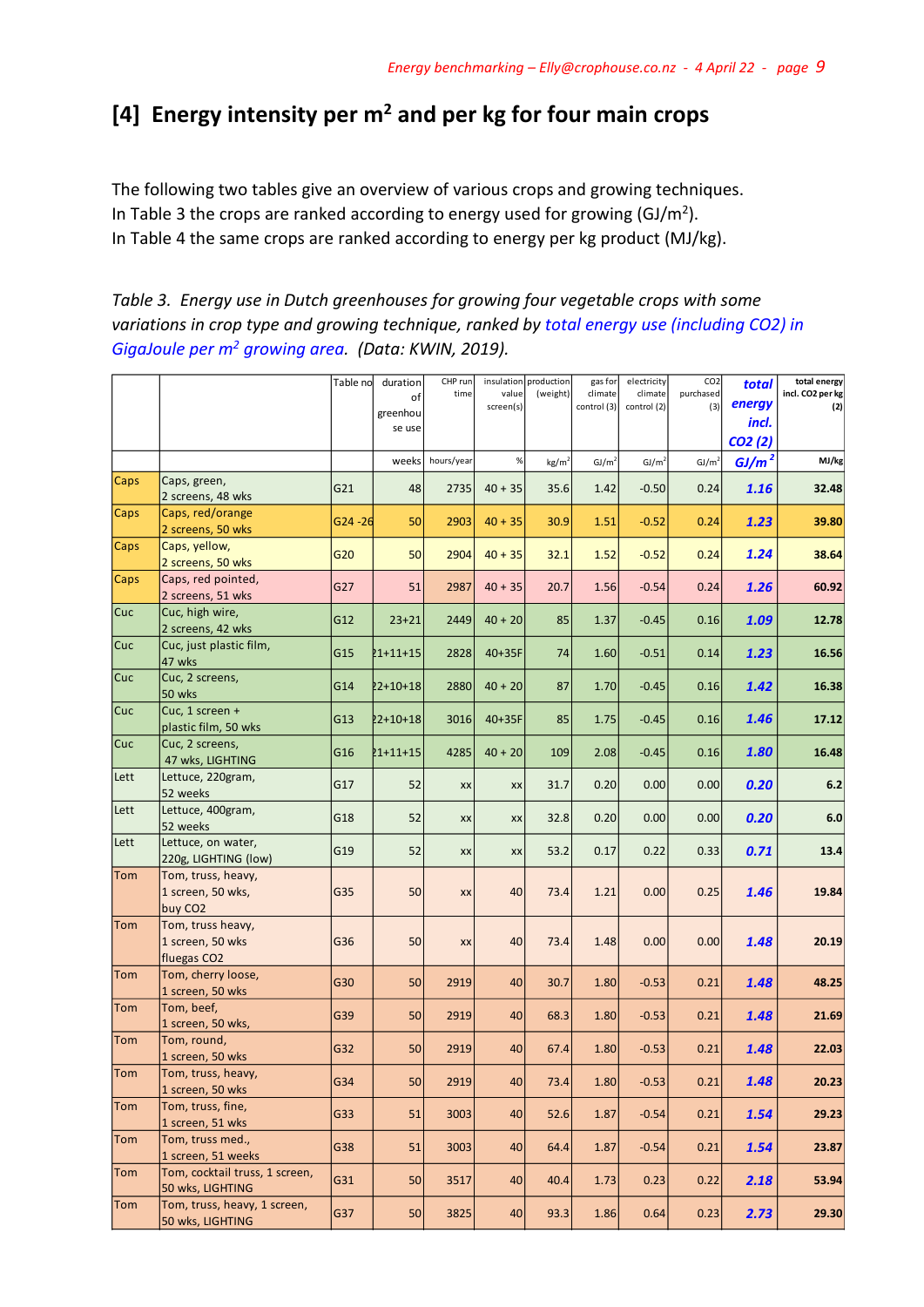*Table 4. Energy use in Dutch greenhouses for growing four crops, with some variations in growing techniques, ranked by total energy (including CO2) in MegaJoule per kg product. (Data source: KWIN, 2019).*

|             |                                                    | Table no  | duration<br>of culti-<br>vaiton | CHP run<br>time   | value<br>screen(s) | insulation production<br>(weight) | gas for<br>climate<br>control (3) | electricity<br>climate<br>control (2) | CO <sub>2</sub><br>purchased<br>(3) | incl. CO2 (2)     | total energy total energy<br>incl. CO <sub>2</sub><br>per kg |
|-------------|----------------------------------------------------|-----------|---------------------------------|-------------------|--------------------|-----------------------------------|-----------------------------------|---------------------------------------|-------------------------------------|-------------------|--------------------------------------------------------------|
|             |                                                    |           | weeks                           | hours<br>per year | %                  | kg/m <sup>2</sup>                 | GJ/m <sup>2</sup>                 | GJ/m <sup>2</sup>                     | GJ/m <sup>2</sup>                   | GJ/m <sup>2</sup> | MJ/kg                                                        |
| Lett        | Lettuce, 400gram,<br>52 weeks                      | G18       | 52                              | XX                | XX                 | 32.8                              | 0.20                              | 0.00                                  | 0.000                               | 0.20              | 6.0                                                          |
| Lett        | Lettuce, 220gram,<br>52 weeks                      | G17       | 52                              | XX                | XX                 | 31.7                              | 0.20                              | 0.00                                  | 0.000                               | 0.20              | 6.2                                                          |
| Lett        | Lettuce, on water,<br>220g, LIGHTING               | G19       | 52                              | XX                | XX                 | 53.2                              | 0.17                              | 0.22                                  | 0.33                                | 0.71              | 13.4                                                         |
| Cuc         | Cuc, high wire,<br>2 screens, 42 wks               | G12       | $23 + 21$                       | 2449              | $40 + 20$          | 85                                | 1.37                              | $-0.45$                               | 0.16                                | 1.09              | 12.78                                                        |
| Cuc         | Cuc, 2 screens,<br>50 wks                          | G14       | 2+10+18                         | 2880              | $40 + 20$          | 87                                | 1.70                              | $-0.45$                               | 0.16                                | 1.42              | 16.38                                                        |
| Cuc         | Cuc, 2 screens,<br>47 wks, LIGHTING (low)          | G16       | 1+11+15                         | 4285              | $40 + 20$          | 109                               | 2.08                              | $-0.45$                               | 0.16                                | 1.80              | 16.48                                                        |
| Cuc         | Cuc, just plastic film,<br>47 wks                  | G15       | $1+11+15$                       | 2828              | 40+35F             | 74                                | 1.60                              | $-0.51$                               | 0.14                                | 1.23              | 16.56                                                        |
| Cuc         | Cuc, 1 screen +<br>plastic film, 50 wks            | G13       | 2+10+18                         | 3016              | 40+35F             | 85                                | 1.75                              | $-0.45$                               | 0.16                                | 1.46              | 17.12                                                        |
| Tom         | rom, truss, neavy,<br>1 screen, 50 wks,            | G35       | 50                              | XX                | 40                 | 73.4                              | 1.21                              | 0.00                                  | 0.25                                | 1.46              | 19.84                                                        |
| Tom         | hum, thus neavy,<br>1 screen, 50 wks<br>fluone CO2 | G36       | 50                              | XX                | 40                 | 73.4                              | 1.48                              | 0.00                                  | 0.00                                | 1.48              | 20.19                                                        |
| Tom         | Tom, truss, heavy,<br>1 screen, 50 wks             | G34       | 50                              | 2919              | 40                 | 73.4                              | 1.80                              | $-0.53$                               | 0.21                                | 1.48              | 20.23                                                        |
| Tom         | Tom, beef,<br>1 screen, 50 wks,                    | G39       | 50                              | 2919              | 40                 | 68.3                              | 1.80                              | $-0.53$                               | 0.21                                | 1.48              | 21.69                                                        |
| Tom         | Tom, round,<br>1 screen, 50 wks                    | G32       | 50                              | 2919              | 40                 | 67.4                              | 1.80                              | $-0.53$                               | 0.21                                | 1.48              | 22.03                                                        |
| Tom         | Tom, truss med.,<br>1 screen, 51 weeks             | G38       | 51                              | 3003              | 40                 | 64.4                              | 1.87                              | $-0.54$                               | 0.21                                | 1.54              | 23.87                                                        |
| Tom         | Tom, truss, fine,<br>1 screen, 51 wks              | G33       | 51                              | 3003              | 40                 | 52.6                              | 1.87                              | $-0.54$                               | 0.21                                | 1.54              | 29.23                                                        |
| Tom         | Tom, truss, heavy, 1 screen,<br>50 wks, LIGHTING   | G37       | 50                              | 3825              | 40                 | 93.3                              | 1.86                              | 0.64                                  | 0.23                                | 2.73              | 29.30                                                        |
| Tom         | Tom, cherry loose,<br>1 screen, 50 wks             | G30       | 50                              | 2919              | 40                 | 30.7                              | 1.80                              | $-0.53$                               | 0.21                                | 1.48              | 48.25                                                        |
| Tom         | Tom, cocktail truss, 1 screen,<br>50 wks, LIGHTING | G31       | 50                              | 3517              | 40                 | 40.4                              | 1.73                              | 0.23                                  | 0.22                                | 2.18              | 53.94                                                        |
| Caps        | Caps, green,<br>2 screens, 48 wks                  | G21       | 48                              | 2735              | $40 + 35$          | 35.6                              | 1.42                              | $-0.50$                               | 0.24                                | 1.16              | 32.48                                                        |
| Caps        | Caps, yellow,<br>2 screens, 50 wks                 | G20       | 50                              | 2904              | $40 + 35$          | 32.1                              | 1.52                              | $-0.52$                               | 0.24                                | 1.24              | 38.64                                                        |
| <b>Caps</b> | Caps, red/orange<br>2 screens, 50 wks              | $G24 - 2$ | 50                              | 2903              | $40 + 35$          | 30.9                              | 1.51                              | $-0.52$                               | 0.24                                | 1.23              | 39.80                                                        |
| Caps        | Caps, red pointed,<br>2 screens, 51 wks            | G27       | 51                              | 2987              | $40 + 35$          | 20.7                              | 1.56                              | $-0.54$                               | 0.24                                | 1.26              | 60.92                                                        |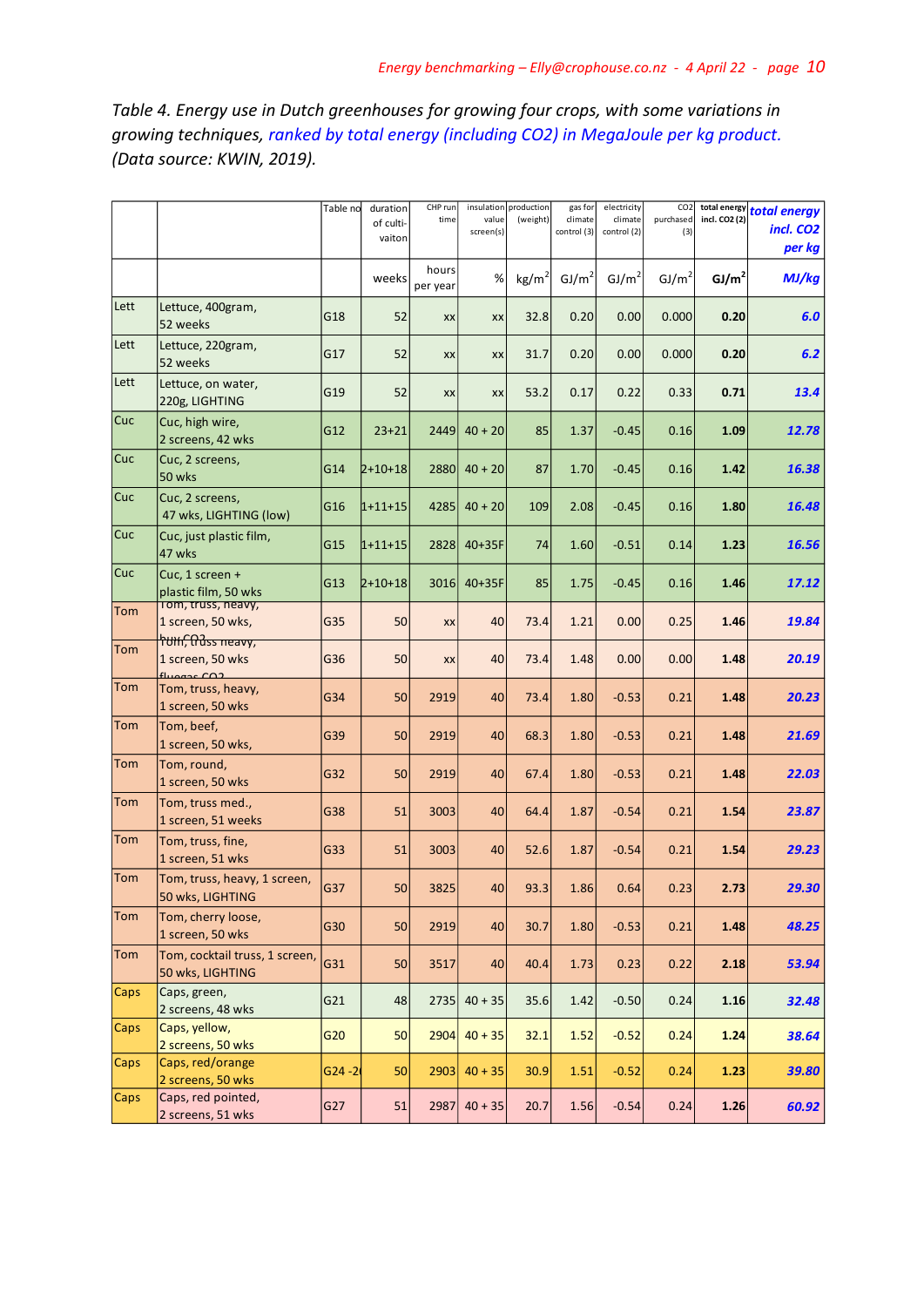

*Figure 6 a & b. Graphic presentation of results from Table 3 & 4. Data Source: KWIN 2019.*

Figure 6a shows the energy use per  $m^2$ . It depends strongly on the cultivation method. Energy use was by far the highest for two year-round tomato cultivations with high-level lighting with High Pressure Sodium lamps. The highest user used **2.73 GJ/m<sup>2</sup> or 760 kWh/m<sup>2</sup>** . The least energy intense was lettuce, with **0.2 GJ/m<sup>2</sup> or 55.6 kWh/m<sup>2</sup>** , as it requires little heating.

Figure 6b shows energy use per kg. That was lowest for crops with a low heat demand such as lettuce, and it is also low for crops with a high production, such as cucumber. Vice-versa, it is high for crops with a low production such as cocktail and cherry tomatoes and capsicums, especially point capsicums. Lettuce used **6 MJ/kg or 1.73 kWh/kg,** while point capsicum used **61 MJ/kg or 17 kWh/kg.**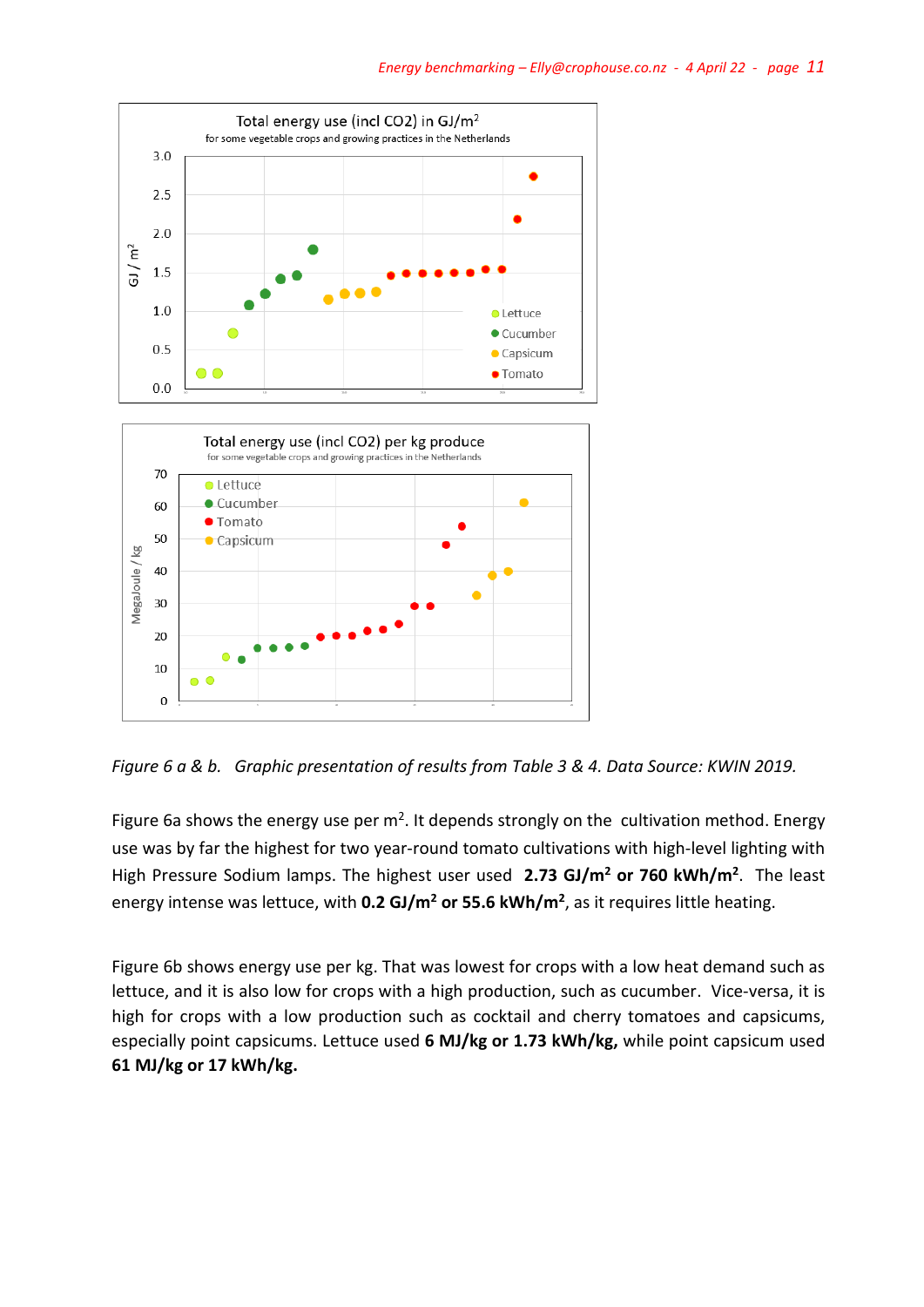The tables below and on the following pages provide a breakdown of the energy use.

|                                     |                       |                                                             | <b>Capsicum</b>                           |                                       |                                                            | Lettuce                       |                               |                                            |  |
|-------------------------------------|-----------------------|-------------------------------------------------------------|-------------------------------------------|---------------------------------------|------------------------------------------------------------|-------------------------------|-------------------------------|--------------------------------------------|--|
|                                     |                       | screens, 50 wks<br>Caps, yellow,<br>$\overline{\mathsf{C}}$ | screens, 48 wks<br>Caps, green,<br>$\sim$ | 2 screens, 50 wks<br>Caps, red/orange | $\mathbf{\Omega}$<br>Caps, red pointed,<br>screens, 51 wks | Lettuce, 220gram,<br>52 weeks | Lettuce, 400gram,<br>52 weeks | 220g, LIGHTING (low)<br>Lettuce, on water, |  |
| table nr -->                        |                       | G20                                                         | G21                                       | $G24 - 26$                            | G27                                                        | G17                           | G18                           | G19                                        |  |
| duration of greenhouse use          | weeks                 | 50                                                          | 48                                        | 50                                    | 51                                                         | 52                            | 52                            | 52                                         |  |
| target heating temperature          | $^{\circ}$ C          | 19                                                          | 19                                        | 19                                    | 19                                                         | 8                             | 8                             | 10                                         |  |
| maximum Relative Humidity           | $\%$                  | 88                                                          | 88                                        | 88                                    | 88                                                         | 92                            | 92                            | 92                                         |  |
| CHP (cogeneration)                  | $W/m2$ (elc)          | 50                                                          | 50                                        | 50                                    | 50                                                         | XX                            | XX                            | XX                                         |  |
| <b>CHP</b> run time                 | hours/year            | 2904                                                        | 2735                                      | 2903                                  | 2987                                                       | XX                            | XX                            | XX                                         |  |
| insulation value screen(s)          | %                     | $40 + 35$                                                   | $40 + 35$                                 | $40 + 35$                             | $40 + 35$                                                  | XX                            | XX                            | XX                                         |  |
| lighting (intensity; duration)      | $W/m^2$ ; h/y         | XX                                                          | XX                                        | XX                                    | XX                                                         | XX                            | XX                            | 30; 2000                                   |  |
| CO2 injection rate (own; purchased) | kg/ha/h               | 200; 75                                                     | 200; 75                                   | 200; 75                               | 200; 75                                                    | 0; 0                          | 0;0                           | 80; 80                                     |  |
| production (pieces)                 | pieces/m <sup>2</sup> | XX                                                          | XX                                        | XX                                    | XX                                                         | 144                           | 82                            | 241.8                                      |  |
| production (weight)                 | kg/m <sup>2</sup>     | 32.1                                                        | 35.6                                      | 30.9                                  | 20.7                                                       | 31.7                          | 32.8                          | 53.2                                       |  |
| profit estimate                     | Euro/ $m^2$           | 31                                                          | 32                                        | 31                                    | 33                                                         | 27                            | 24                            | 67                                         |  |
| natural gas for cogenerator         | $m^3/m^2$             | 39.3                                                        | 37                                        | 39.3                                  | 40.4                                                       | $\overline{0}$                | $\mathbf 0$                   | $\mathbf 0$                                |  |
| natural gas for boiler              | $m^3/m^2$             | 4                                                           | 3.2                                       | 3.7                                   | 3.9                                                        | 5.6                           | 5.6                           | 4.7                                        |  |
| gas for climate control (1)         | $m^3/m^2$             | 43.3                                                        | 40.2                                      | 43                                    | 44.3                                                       | 5.6                           | 5.6                           | 4.7                                        |  |
| gas for climate control (2)         | kWh/m <sup>2</sup>    | 424                                                         | 394                                       | 421                                   | 434                                                        | 55                            | 55                            | 46                                         |  |
| gas for climate control (3)         | GJ/m <sup>2</sup>     | 1.52                                                        | 1.42                                      | 1.51                                  | 1.56                                                       | 0.20                          | 0.20                          | 0.17                                       |  |
| electricity purchased               | kWh/m <sup>2</sup>    | 10                                                          | 9                                         | 10                                    | 10                                                         | 4                             | $\overline{4}$                | 73                                         |  |
| electricity sold                    | kWh/m <sup>2</sup>    | $-145$                                                      | $-137$                                    | $-145$                                | $-149$                                                     | $\mathbf 0$                   | $\mathbf 0$                   | $\mathbf 0$                                |  |
| electricity - other on-farm         | kWh/m <sup>2</sup>    | $-10$                                                       | $-10$                                     | $-10$                                 | $-10$                                                      | $-4$                          | $-4$                          | $-12$                                      |  |
| electricity climate control (1)     | kWh/m <sup>2</sup>    | $-145$                                                      | $-138$                                    | $-145$                                | $-149$                                                     | 0                             | 0                             | 61                                         |  |
| electricity climate control (2)     | GJ/m <sup>2</sup>     | $-0.52$                                                     | $-0.50$                                   | $-0.52$                               | $-0.54$                                                    | 0.00                          | 0.00                          | 0.22                                       |  |
| CO2 purchased (1)                   | $\text{kg/m}^2$       | 13.5                                                        | 13.5                                      | 13.5                                  | 13.5                                                       | 0                             | 0                             | 18.7                                       |  |
| CO2 purchased (2)                   | kWh/m <sup>2</sup>    | 66                                                          | 66                                        | 66                                    | 66                                                         | 0.0                           | 0.0                           | 92                                         |  |
| CO2 purchased (3)                   | GI/m <sup>2</sup>     | 0.24                                                        | 0.24                                      | 0.24                                  | 0.24                                                       | 0.000                         | 0.000                         | 0.33                                       |  |
| total energy excl. CO2 (1)          | kWh/m <sup>2</sup>    | 279                                                         | 256                                       | 276                                   | 285                                                        | 55                            | 55                            | 107                                        |  |
| total energy excl. CO2 (2)          | GJ/m <sup>2</sup>     | 1.00                                                        | 0.92                                      | 0.99                                  | 1.02                                                       | 0.20                          | 0.20                          | 0.39                                       |  |
| total energy incl. CO2 (1)          | kWh/m <sup>2</sup>    | 345                                                         | 322                                       | 343                                   | 351                                                        | 55                            | 55                            | 199                                        |  |
| total energy incl. CO2 (2)          | GJ/m <sup>2</sup>     | 1.24                                                        | 1.16                                      | 1.23                                  | 1.26                                                       | 0.20                          | 0.20                          | 0.71                                       |  |
| total energy incl. CO2 per kg (1)   | kWh/kg                | 10.76                                                       | 9.05                                      | 11.09                                 | 16.97                                                      | 1.73                          | 1.67                          | 3.74                                       |  |
| total energy incl. CO2 per kg (2)   | MJ/kg                 | 38.64                                                       | 32.48                                     | 39.80                                 | 60.92                                                      | 6.2                           | 6.0                           | 13.4                                       |  |

*Table 5a. Details of energy use for growing capsicum and lettuce in a glasshouse in the Netherlands with some variations in growing techniques. (Data source: KWIN, 2019).*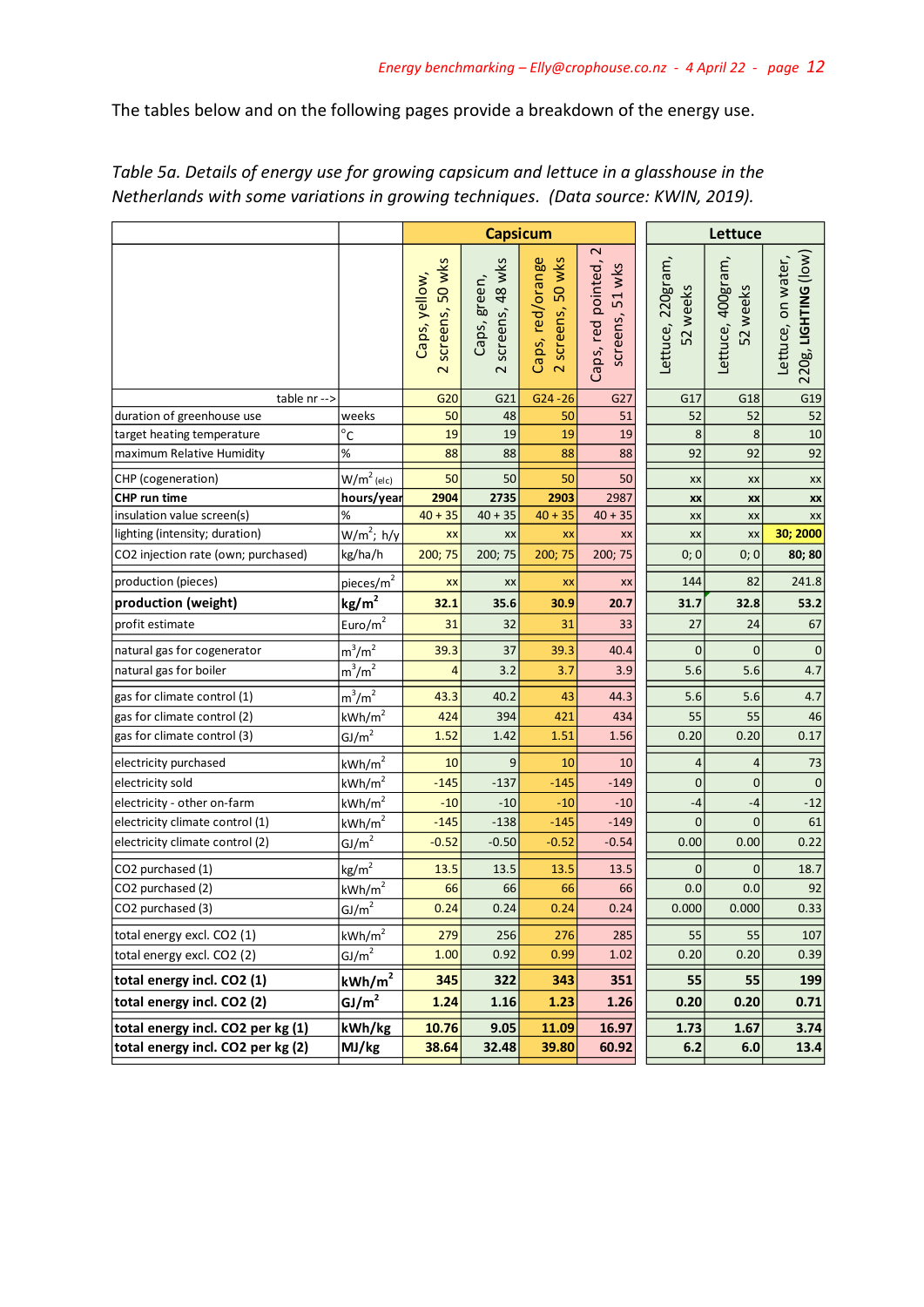*Table 5b. Details of energy use for growing cucumbers in a glasshouse in the Netherlands with some variations in growing techniques. (Data source: KWIN, 2019).*

|                                     |                    | <b>Cucumber</b>                      |                                                                         |            |                                                                    |                |  |
|-------------------------------------|--------------------|--------------------------------------|-------------------------------------------------------------------------|------------|--------------------------------------------------------------------|----------------|--|
|                                     |                    | 2 screens, 42 wks<br>Cuc, high wire, | Cuc, 1 screen +<br>plastic film,<br>50 wks<br>Cuc, 2 screens,<br>50 wks |            | Cuc,<br>just plastic film,<br>47 wks<br>Cuc, 2 screens,<br>47 wks, | LIGHTING (med) |  |
| table nr -->                        |                    | G12                                  | G13                                                                     | G14        | G15                                                                | G16            |  |
| duration of greenhouse use          | weeks              | $23 + 21$                            | $22+10+18$                                                              | $22+10+18$ | $21+11+15$                                                         | $21 + 11 + 15$ |  |
| target heating temperature          | $^{\circ}$ C       | 19                                   | 19                                                                      | 19         | 19                                                                 | 19             |  |
| maximum Relative Humidity           | %                  | 86                                   | 86                                                                      | 86         | 86                                                                 | 86             |  |
| CHP (cogeneration)                  | $W/m2$ (elc)       | 50                                   | 50                                                                      | 50         | 50                                                                 | 47             |  |
| CHP run time                        | hours/year         | 2449                                 | 3016                                                                    | 2880       | 2828                                                               | 4285           |  |
| insulation value screen(s)          | %                  | $40 + 20$                            | 40+35F                                                                  | $40 + 20$  | $40+35F$                                                           | $40 + 20$      |  |
| lighting (intensity; duration)      | $W/m^2$ ; h/y      | XX                                   | XX                                                                      | XX         | XX                                                                 | 72; 4100       |  |
| CO2 injection rate (own; purchased) | kg/ha/h            | 150; 75                              | 150; 75                                                                 | 150; 75    | 150; 75                                                            | 150; 75        |  |
| production (pieces)                 | pieces/ $m2$       | 207                                  | 199                                                                     | 201        | 173                                                                | 254            |  |
| production (weight)                 | kg/m <sup>2</sup>  | 85                                   | 85                                                                      | 87         | 74                                                                 | 109            |  |
| profit estimate                     | Euro/ $m^2$        | 42                                   | 35                                                                      | 36         | 35                                                                 | 45             |  |
| natural gas for cogenerator         | $m^3/m^2$          | 33.2                                 | 40.8                                                                    | 39         | 38.3                                                               | 58.0           |  |
| natural gas for boiler              | $m^3/m^2$          | 5.7                                  | 8.8                                                                     | 9.3        | 7.1                                                                | 1.1            |  |
| gas for climate control (1)         | $m^3/m^2$          | 38.9                                 | 49.6                                                                    | 48.3       | 45.4                                                               | 59.1           |  |
| gas for climate control (2)         | kWh/m <sup>2</sup> | 381                                  | 486                                                                     | 473        | 445                                                                | 579            |  |
| gas for climate control (3)         | GJ/m <sup>2</sup>  | 1.37                                 | 1.75                                                                    | 1.70       | 1.60                                                               | 2.08           |  |
| electricity purchased               | kWh/m <sup>2</sup> | 8                                    | 8                                                                       | 8          | $\mathsf 9$                                                        | $\bf 8$        |  |
| electricity sold                    | kWh/m <sup>2</sup> | $-122$                               | $-122$                                                                  | $-122$     | $-141$                                                             | $-122$         |  |
| electricity - other on-farm         | kWh/m <sup>2</sup> | $-10$                                | $-10$                                                                   | $-10$      | $-10$                                                              | $-10$          |  |
| electricity climate control (1)     | kWh/m <sup>2</sup> | $-124$                               | $-124$                                                                  | $-124$     | $-142$                                                             | $-124$         |  |
| electricity climate control (2)     | GJ/m <sup>2</sup>  | $-0.45$                              | $-0.45$                                                                 | $-0.45$    | $-0.51$                                                            | $-0.45$        |  |
| CO2 purchased (1)                   | $\text{kg/m}^2$    | 9.3                                  | 9.3                                                                     | 9.3        | 8.2                                                                | 9.3            |  |
| CO2 purchased (2)                   | kWh/m <sup>2</sup> | 46                                   | 46                                                                      | 46         | 40                                                                 | 46             |  |
| CO2 purchased (3)                   | GJ/m <sup>2</sup>  | 0.16                                 | 0.16                                                                    | 0.16       | 0.14                                                               | 0.16           |  |
| total energy excl. CO2 (1)          | kWh/m <sup>2</sup> | 257                                  | 362                                                                     | 349        | 303                                                                | 455            |  |
| total energy excl. CO2 (2)          | GJ/m <sup>2</sup>  | 0.92                                 | 1.30                                                                    | 1.25       | 1.09                                                               | 1.63           |  |
| total energy incl. CO2 (1)          | kWh/m <sup>2</sup> | 303                                  | 408                                                                     | 395        | 343                                                                | 501            |  |
| total energy incl. CO2 (2)          | GI/m <sup>2</sup>  | 1.09                                 | 1.46                                                                    | 1.42       | 1.23                                                               | 1.80           |  |
| total energy incl. CO2 per kg (1)   | kWh/kg             | 3.56                                 | 4.77                                                                    | 4.56       | 4.61                                                               | 4.59           |  |
| total energy incl. CO2 per kg (2)   | MJ/kg              | 12.78                                | 17.12                                                                   | 16.38      | 16.56                                                              | 16.48          |  |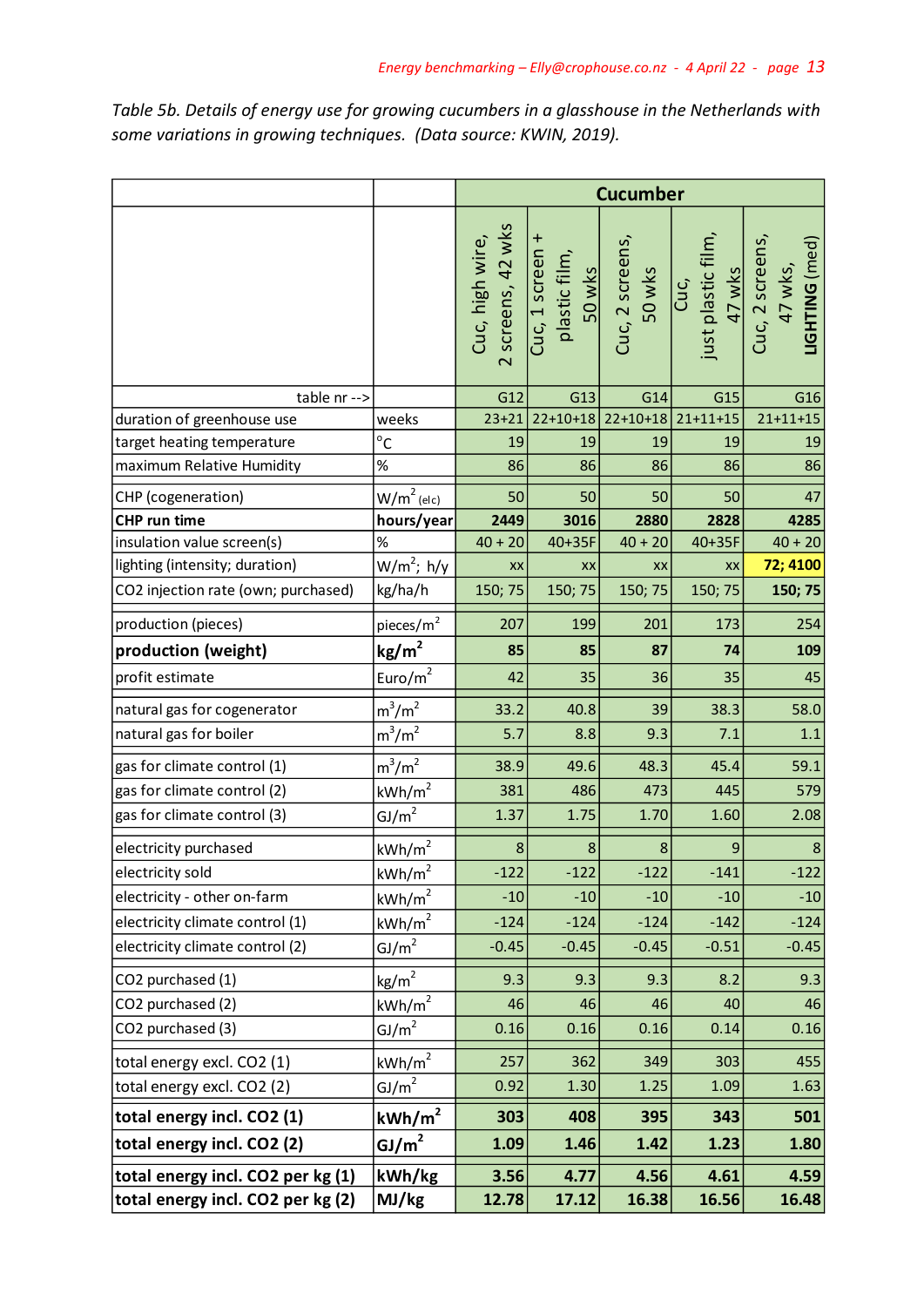|                                     |                       | <b>Tomatoes with CHP (&amp; boiler)</b> |                                                              |                                 |                                       |                                        |  |  |  |
|-------------------------------------|-----------------------|-----------------------------------------|--------------------------------------------------------------|---------------------------------|---------------------------------------|----------------------------------------|--|--|--|
|                                     |                       | Tom, cherry loose,<br>1 screen, 50 wks  | Tom, cocktail truss,<br>1 screen, 50 wks,<br>LIGHTING (high) | Tom, round,<br>1 screen, 50 wks | 1 screen, 51 wks<br>Tom, truss, fine, | Tom, truss, heavy,<br>1 screen, 50 wks |  |  |  |
| table nr -->                        |                       | G30                                     | G31                                                          | G32                             | G33                                   | G34                                    |  |  |  |
| duration of greenhouse use          | weeks                 | 50                                      | 50                                                           | 50                              | 51                                    | 50                                     |  |  |  |
| target heating temperature          | $^{\circ}$ C          | 18                                      | 18                                                           | 18                              | 18                                    | 18                                     |  |  |  |
| maximum Relative Humidity           | $\%$                  | 87                                      | 87                                                           | 87                              | 87                                    | 87                                     |  |  |  |
| CHP (cogeneration)                  | $W/m2$ (elc)          | 50                                      | 50                                                           | 50                              | 50                                    | 50                                     |  |  |  |
| CHP run time                        | hours/year            | 2919                                    | 3517                                                         | 2919                            | 3003                                  | 2919                                   |  |  |  |
| insulation value screen(s)          | $\%$                  | 40                                      | 40                                                           | 40                              | 40                                    | 40                                     |  |  |  |
| lighting (intensity; duration)      | $W/m^2$ ; h/y         | XX                                      | 110; 2400                                                    | XX                              | XX                                    | XX                                     |  |  |  |
| CO2 injection rate (own; purchased) | kg/ha/h               | 150; 75                                 | 150; 75                                                      | 150; 75                         | 150; 75                               | 150; 75                                |  |  |  |
| production (pieces)                 | pieces/m <sup>2</sup> | XX                                      | XX                                                           | XX                              | XX                                    | XX                                     |  |  |  |
| production (weight)                 | kg/m <sup>2</sup>     | 30.7                                    | 40.4                                                         | 67.4                            | 52.6                                  | 73.4                                   |  |  |  |
| profit estimate                     | Euro/ $m2$            | 43                                      | 45                                                           | 34                              | 37                                    | 35                                     |  |  |  |
| natural gas for cogenerator         | $m^3/m^2$             | 39.5                                    | 47.6                                                         | 39.5                            | 40.7                                  | 39.5                                   |  |  |  |
| natural gas for boiler              | $m^3/m^2$             | 11.5                                    | 1.6                                                          | 11.6                            | 12.3                                  | 11.6                                   |  |  |  |
| gas for climate control (1)         | $m^3/m^2$             | 51                                      | 49.2                                                         | 51.1                            | 53                                    | 51.1                                   |  |  |  |
| gas for climate control (2)         | kWh/m <sup>2</sup>    | 500                                     | 482                                                          | 501                             | 519                                   | 501                                    |  |  |  |
| gas for climate control (3)         | $\underline{GJ/m}^2$  | 1.80                                    | 1.73                                                         | 1.80                            | 1.87                                  | 1.80                                   |  |  |  |
| electricity purchased               | kWh/m <sup>2</sup>    | 10                                      | 141                                                          | 10                              | 10                                    | 10                                     |  |  |  |
| electricity sold                    | kWh/m <sup>2</sup>    | $-146$                                  | $-67$                                                        | $-146$                          | $-150$                                | $-146$                                 |  |  |  |
| electricity - other on-farm         | kWh/m <sup>2</sup>    | $-10$                                   | $-10$                                                        | $-10$                           | $-10$                                 | $-10$                                  |  |  |  |
| electricity climate control (1)     | kWh/m <sup>2</sup>    | $-146$                                  | 64                                                           | $-146$                          | $-150$                                | $-146$                                 |  |  |  |
| electricity climate control (2)     | GJ/m <sup>2</sup>     | $-0.53$                                 | 0.23                                                         | $-0.53$                         | $-0.54$                               | $-0.53$                                |  |  |  |
| CO2 purchased (1)                   | $\text{kg/m}^2$       | 12.0                                    | 12.3                                                         | 12.0                            | 12.0                                  | 12.0                                   |  |  |  |
| CO2 purchased (2)                   | kWh/m <sup>2</sup>    | 59                                      | 60                                                           | 59                              | 59                                    | 59                                     |  |  |  |
| CO2 purchased (3)                   | GJ/m <sup>2</sup>     | 0.21                                    | 0.22                                                         | 0.21                            | 0.21                                  | 0.21                                   |  |  |  |
| total energy excl. CO2 (1)          | kWh/m <sup>2</sup>    | 354                                     | 546                                                          | 355                             | 369                                   | 355                                    |  |  |  |
| total energy excl. CO2 (2)          | GJ/m <sup>2</sup>     | 1.27                                    | 1.96                                                         | 1.27                            | 1.33                                  | 1.27                                   |  |  |  |
| total energy incl. CO2 (1)          | kWh/m <sup>2</sup>    | 413                                     | 606                                                          | 414                             | 428                                   | 414                                    |  |  |  |
| total energy incl. CO2 (2)          | $\underline{GJ/m}^2$  | 1.48                                    | 2.18                                                         | 1.48                            | 1.54                                  | 1.48                                   |  |  |  |
| total energy incl. CO2 per kg (1)   | kWh/kg                | 13.44                                   | 15.01                                                        | 6.14                            | 8.14                                  | 5.63                                   |  |  |  |
| total energy incl. CO2 per kg (2)   | MJ/kg                 | 48.25                                   | 53.94                                                        | 22.03                           | 29.23                                 | 20.23                                  |  |  |  |

*Table 5c. Details of energy use for growing various types of tomatoes in glasshouses in the Netherlands with some variations in growing techniques. (Data source: KWIN, 2019).*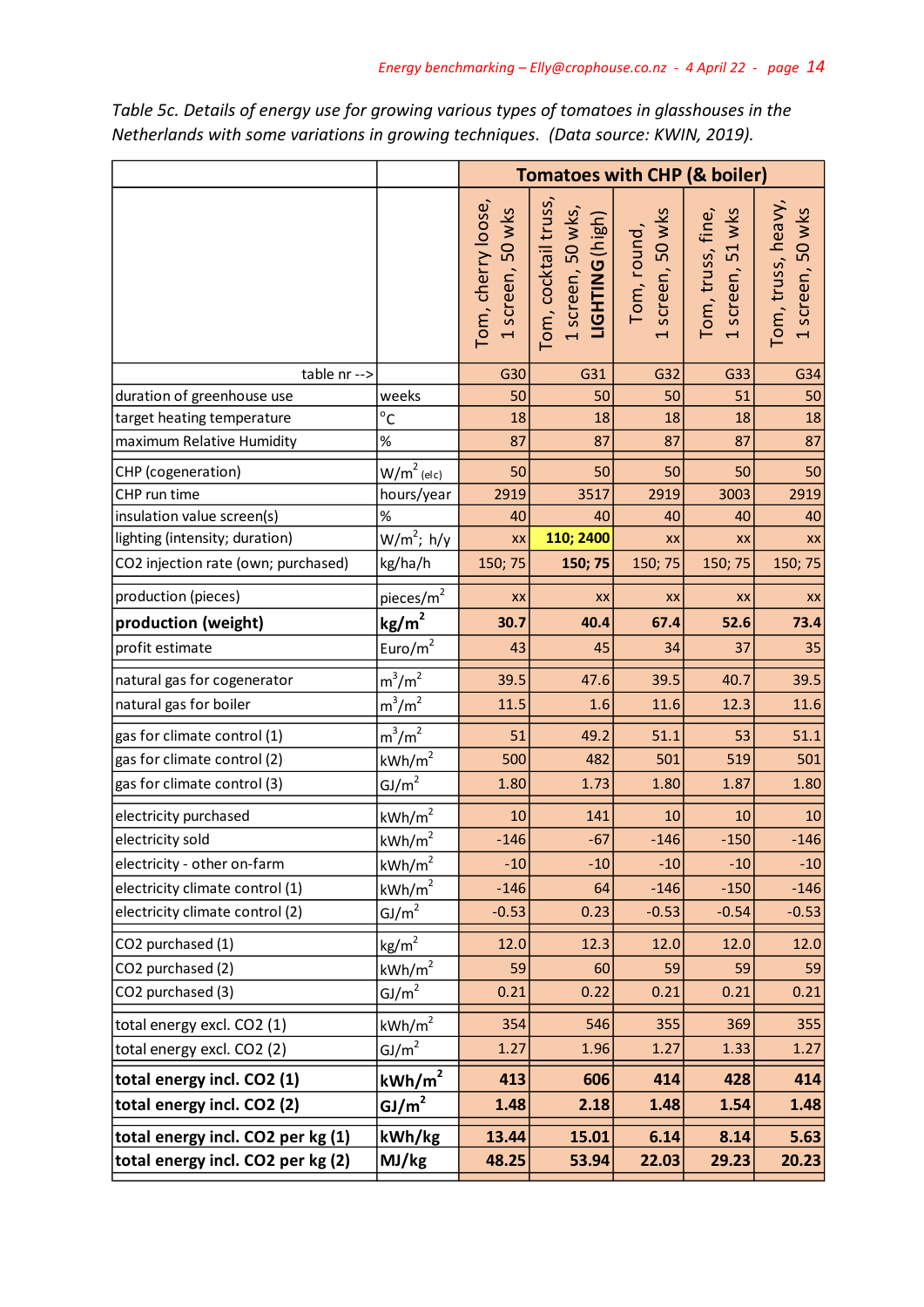|                                     |                       |                                                                                      | Tom with CHP (& boiler)                | <b>Tom without CHP</b>          |                                                                |                                                     |
|-------------------------------------|-----------------------|--------------------------------------------------------------------------------------|----------------------------------------|---------------------------------|----------------------------------------------------------------|-----------------------------------------------------|
|                                     |                       | $\overline{\phantom{0}}$<br>Tom, truss, heavy,<br>screen, 50 wks,<br>LIGHTING (high) | 1 screen, 51 weeks<br>Tom, truss med., | 1 screen, 50 wks,<br>Tom, beef, | Tom, truss, heavy,<br>1 screen, 50 wks,<br>buy CO <sub>2</sub> | Tom, truss heavy,<br>1 screen, 50 wks<br>fluegas CO |
| table nr -->                        |                       | G37                                                                                  | G38                                    | G39                             | G35                                                            | G36                                                 |
| duration of greenhouse use          | weeks                 | 50                                                                                   | 51                                     | 50                              | 50                                                             | 50                                                  |
| target heating temperature          | $^{\circ}$ C          | 18                                                                                   | 18                                     | 18                              | 18                                                             | 18                                                  |
| maximum Relative Humidity           | %                     | 87                                                                                   | 87                                     | 87                              | 87                                                             | 87                                                  |
| CHP (cogeneration)                  | $W/m2$ (elc)          | 50                                                                                   | 50                                     | 50                              | XX                                                             | XX                                                  |
| CHP run time                        | hours/year            | 3825                                                                                 | 3003                                   | 2919                            | XX                                                             | XX                                                  |
| insulation value screen(s)          | %                     | 40                                                                                   | 40                                     | 40                              | 40                                                             | 40                                                  |
| lighting (intensity; duration)      | $W/m^2$ ; h/y         | 110; 3200                                                                            | XX                                     | XX                              | XX                                                             | XX                                                  |
| CO2 injection rate (own, purchased) | kg/ha/h               | 150; 75                                                                              | 150; 75                                | 150; 75                         | 150; 75                                                        | 150;0                                               |
| production (pieces)                 | pieces/m <sup>2</sup> | XX                                                                                   | XX                                     | XX                              | XX                                                             | XX                                                  |
| production (weight)                 | kg/m <sup>2</sup>     | 93.3                                                                                 | 64.4                                   | 68.3                            | 73.4                                                           | 73.4                                                |
| profit estimate                     | Euro/m <sup>2</sup>   | 42                                                                                   | 34                                     | 34                              | 31                                                             | 31                                                  |
| natural gas for cogenerator         | $m^3/m^2$             | 51.8                                                                                 | 40.7                                   | 39.5                            | $\mathbf{0}$                                                   | $\mathbf 0$                                         |
| natural gas for boiler              | $m^3/m^2$             | 1.1                                                                                  | 12.3                                   | 11.5                            | 34.4                                                           | 42.1                                                |
| gas for climate control (1)         | $m^3/m^2$             | 52.9                                                                                 | 53                                     | 51                              | 34.4                                                           | 42.1                                                |
| gas for climate control (2)         | kWh/m <sup>2</sup>    | 518                                                                                  | 519                                    | 500                             | 337                                                            | 413                                                 |
| gas for climate control (3)         | $\underline{GJ/m}^2$  | 1.86                                                                                 | 1.87                                   | 1.80                            | 1.21                                                           | 1.48                                                |
| electricity purchased               | kWh/m <sup>2</sup>    | 211                                                                                  | 10                                     | 10                              | 10                                                             | 10                                                  |
| electricity sold                    | kWh/m <sup>2</sup>    | $-23$                                                                                | $-150$                                 | $-146$                          | $\mathbf 0$                                                    | $\mathbf 0$                                         |
| electricity - other on-farm         | kWh/m <sup>2</sup>    | $-10$                                                                                | $-10$                                  | $-10$                           | $-10$                                                          | $-10$                                               |
| electricity climate control (1)     | kWh/m <sup>2</sup>    | 178                                                                                  | $-150$                                 | $-146$                          | $\pmb{0}$                                                      | $\pmb{0}$                                           |
| electricity climate control (2)     | GI/m <sup>2</sup>     | 0.64                                                                                 | $-0.54$                                | $-0.53$                         | 0.00                                                           | 0.00                                                |
| CO2 purchased (1)                   | kg/m <sup>2</sup>     | 13.1                                                                                 | 12                                     | 12                              | 13.9                                                           | 0                                                   |
| CO2 purchased (2)                   | kWh/m <sup>2</sup>    | 64                                                                                   | 59                                     | 59                              | 68                                                             | $\mathbf 0$                                         |
| CO2 purchased (3)                   | GJ/m <sup>2</sup>     | 0.23                                                                                 | 0.21                                   | 0.21                            | 0.25                                                           | 0.00                                                |
| total energy excl. CO2 (1)          | kWh/m <sup>2</sup>    | 696                                                                                  | 369                                    | 354                             | 337                                                            | 413                                                 |
| total energy excl. CO2 (2)          | GJ/m <sup>2</sup>     | 2.50                                                                                 | 1.33                                   | 1.27                            | 1.21                                                           | 1.48                                                |
| total energy incl. CO2 (1)          | kWh/m <sup>2</sup>    | 761                                                                                  | 428                                    | 413                             | 405                                                            | 413                                                 |
| total energy incl. CO2 (2)          | $\underline{GJ/m}^2$  | 2.73                                                                                 | 1.54                                   | 1.48                            | 1.46                                                           | 1.48                                                |
| total energy incl. CO2 per kg (1)   | kWh/kg                | 8.15                                                                                 | 6.65                                   | 6.04                            | 5.52                                                           | 5.62                                                |
| total energy incl. CO2 per kg (2)   | MJ/kg                 | 29.30                                                                                | 23.87                                  | 21.69                           | 19.84                                                          | 20.19                                               |

*Table 5d. Continued: Details of energy use for growing various types of tomatoes in a glasshouse in the Netherlands with some variations in growing techniques. (KWIN, 2019).*